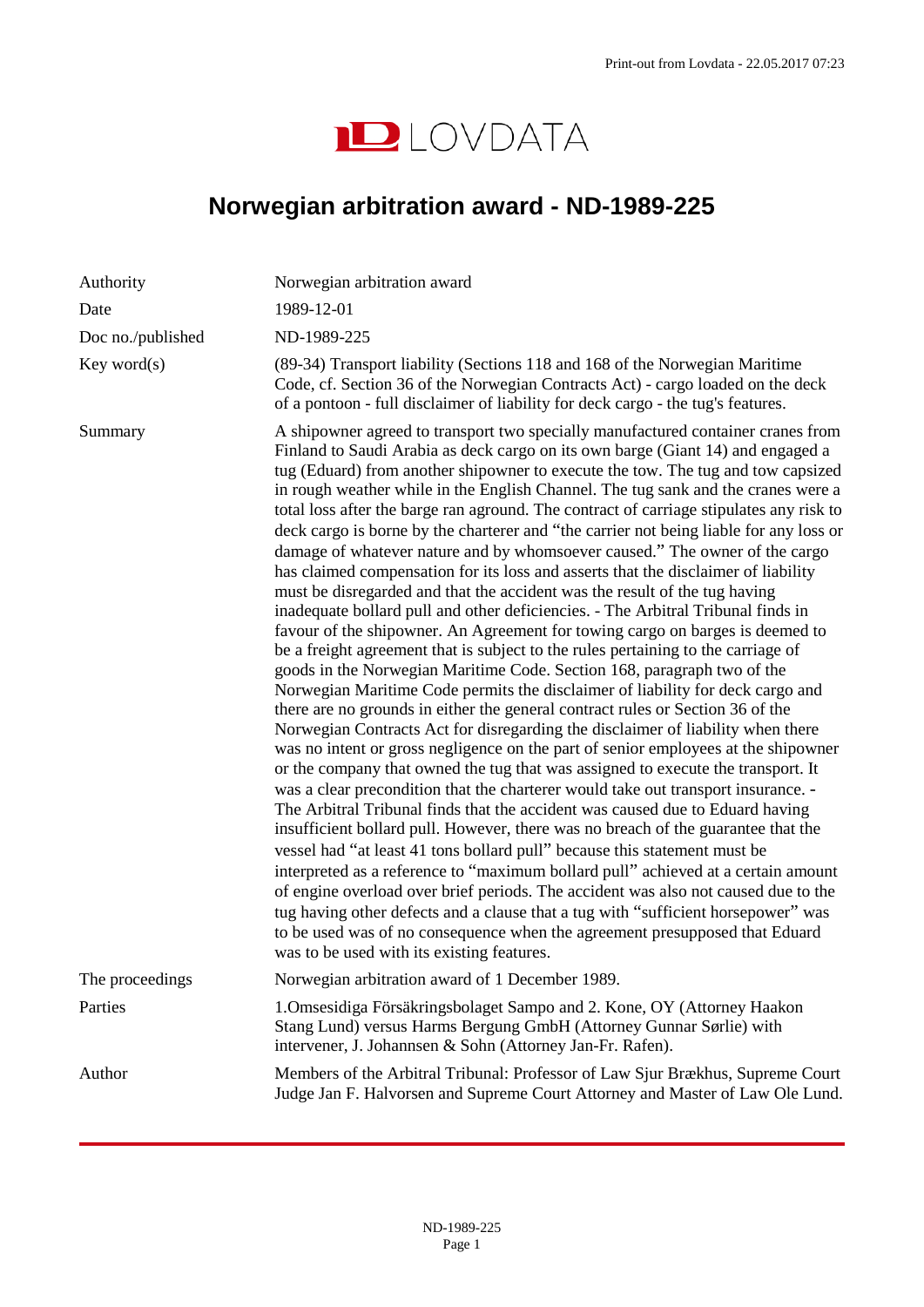# <span id="page-1-0"></span>**Table of contents**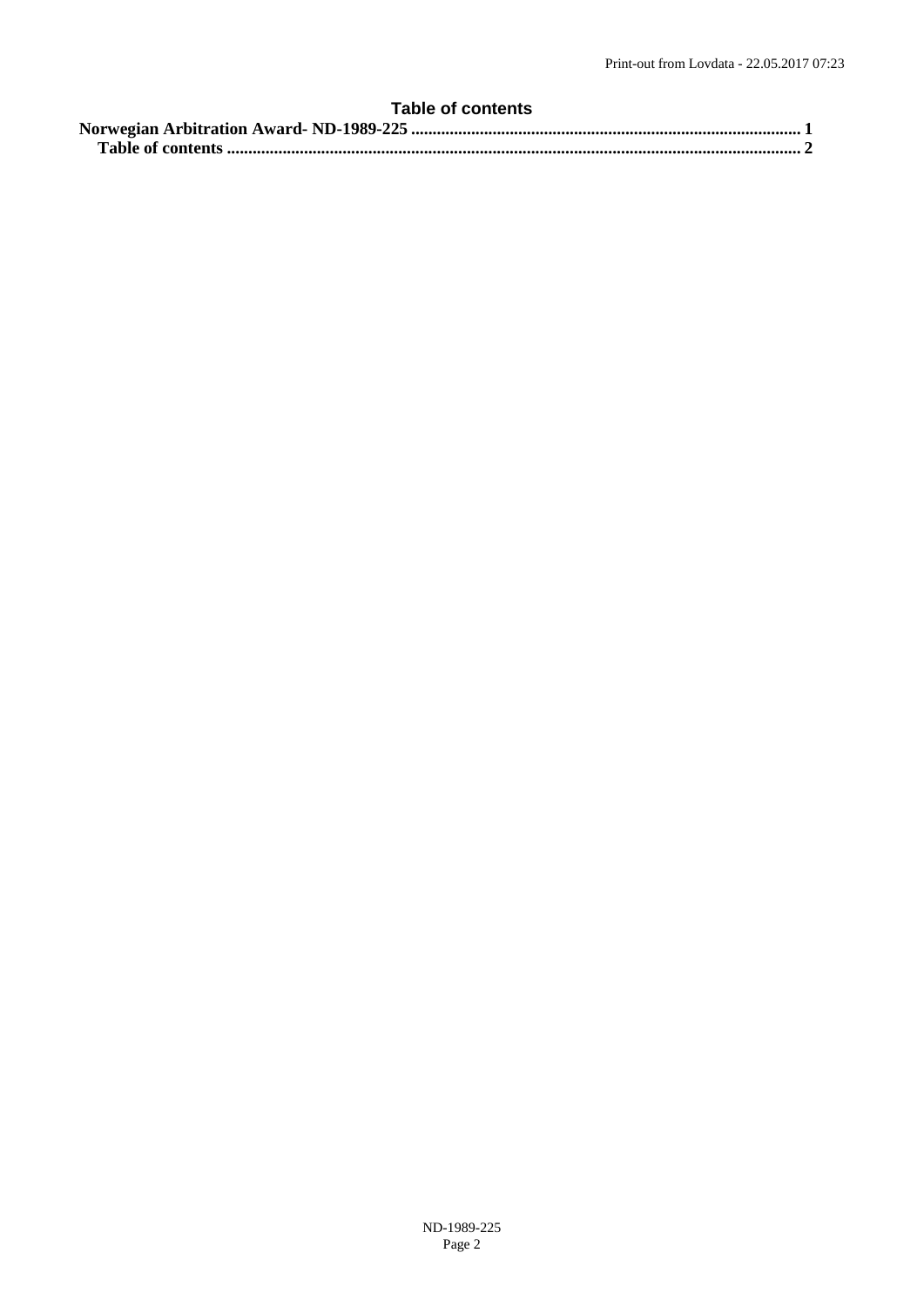## *1. Introduction. The proceedings*

Pursuant to the contract of 19 December 1982, plaintiff no. 2, the Finnish industrial company Kone OY ("Kone"), constructed two large container cranes at its workshop in Hangö for the port authorities in Giza, Saudi Arabia. The cranes were to be delivered carriage paid to Gizan, and Kone was therefore responsible for organising and paying for transport and thus carried the transport risk in relation to the buyer.

In an "Agreement" of 13/19 December 1983 (the "contract of carriage"), the defendant, Harms Bergung GmbH, Hamburg ("Harms") agreed to execute the above-mentioned transport with its seagoing pontoon, GIANT 14, towed by the tug EDUARD, which was owned by the intervener, J. Johannsen & Sohn, Lübeck ("Johannsen"). The arrangement between Harms and Johannsen was regulated in a Towage Contract dated 3 January 1984.

The tug and tow departed Hangö on 30 January 1984. After having called in at Kristiansand on 8-10 February and Vlissingen on 4-16 February, on 20 February the tug was located at the western part of the English Channel. The weather was rough, with storms and high seas. At approximately 02:10 on 21 February, EDUARD began to heel strongly and this increased until the vessel was dragged under by the tow. The captain and 5 other members of a total crew of 10 died in the accident. GIANT 14 and the cranes drifted towards the French coast and ran aground there at 11:40 on 22 February after a failed salvage attempt. After a period of time, GIANT 14 sprang a leak, took in water and capsized, resulting in the loosening and total loss of the cranes.

As the freight insurer, plaintiff no. 1, Ömsesidiga Försäkringsbolaget Sampo, Helsinki ("Sampo"), has compensated Kone's loss of the cranes with an amount of approximately FIM 41 million. In addition to this, Kone suffered a loss of approximately FIM 1.4 million as a result of the accident. Sampo and Kone have claimed compensation from Harms for these amounts. However, Harms has rejected any liability and the dispute has therefore been referred for a decision by arbitration in accordance with the "Addendum" to clause 18 of the contract of carriage which states the following:

"General average and arbitration to be settled in Oslo and Norwegian law to apply."

As arbitrators, the parties have jointly appointed the undersigned Professor of Law Sjur Brækhus, Supreme Court Judge Jan Frøystein Halvorsen and Supreme Court Attorney and Master of Law Ole Lund, with the firstmentioned being the chairman of the Arbitral Tribunal.

The capsizing of EDUARD was the subject of an extensive investigation ("Untersuchung") by Seeamt Lübeck. Public court hearings were held from 13 to 19 June 1984, with the questioning of a number of witnesses and experts, including four of the crew who had survived the accident. Seeamt's report, a 90 page document, was released on 20 September 1984. The overview of the facts in section 2 below is largely based on the factual information in this Seeamt report without special reference to sources.

# *2. Facts of the case*

2.1. *The contract of 19 December 1982 between Kone and the port authorities in Gizan* concerned the manufacture, delivery and installation of two "multi-purpose" cranes with accessories and reserve parts, in return for payment of 24 million riyals, equivalent to FIM 42 million. Kone also agreed to provide "operation maintenance and training services" for 3 years in return for a separate payment of 1,080,000 riyals. The delivery date, which was originally set at 450 days calculated from "the date of the contractor's receipt of the authorisation to supply as per the delivery schedule", was extended by 45 days to 19 April 1984 in "Variation order no. l" to the contract, dated 13 June 1984.

The cranes were listed as each weighing 613 tons, with a total height of 68 metres and a centre of gravity height of 21.4 metres. In addition to this were 2 silos, each weighing 45 tons, with a total height of 13 metres and a centre of gravity height of 9.5 metres.

#### *2.2. The negotiations for the contract of carriage*

Kone obtained tenders for the transport of the cranes from several firms. Harms did not receive a request, however expressed interest, and in a telex of 26 April 1983 offered to carry out the transport with its pontoon GIANT 14 "together with a suitable tug of our choice", in return for a lump sum payment of DEM 950.000,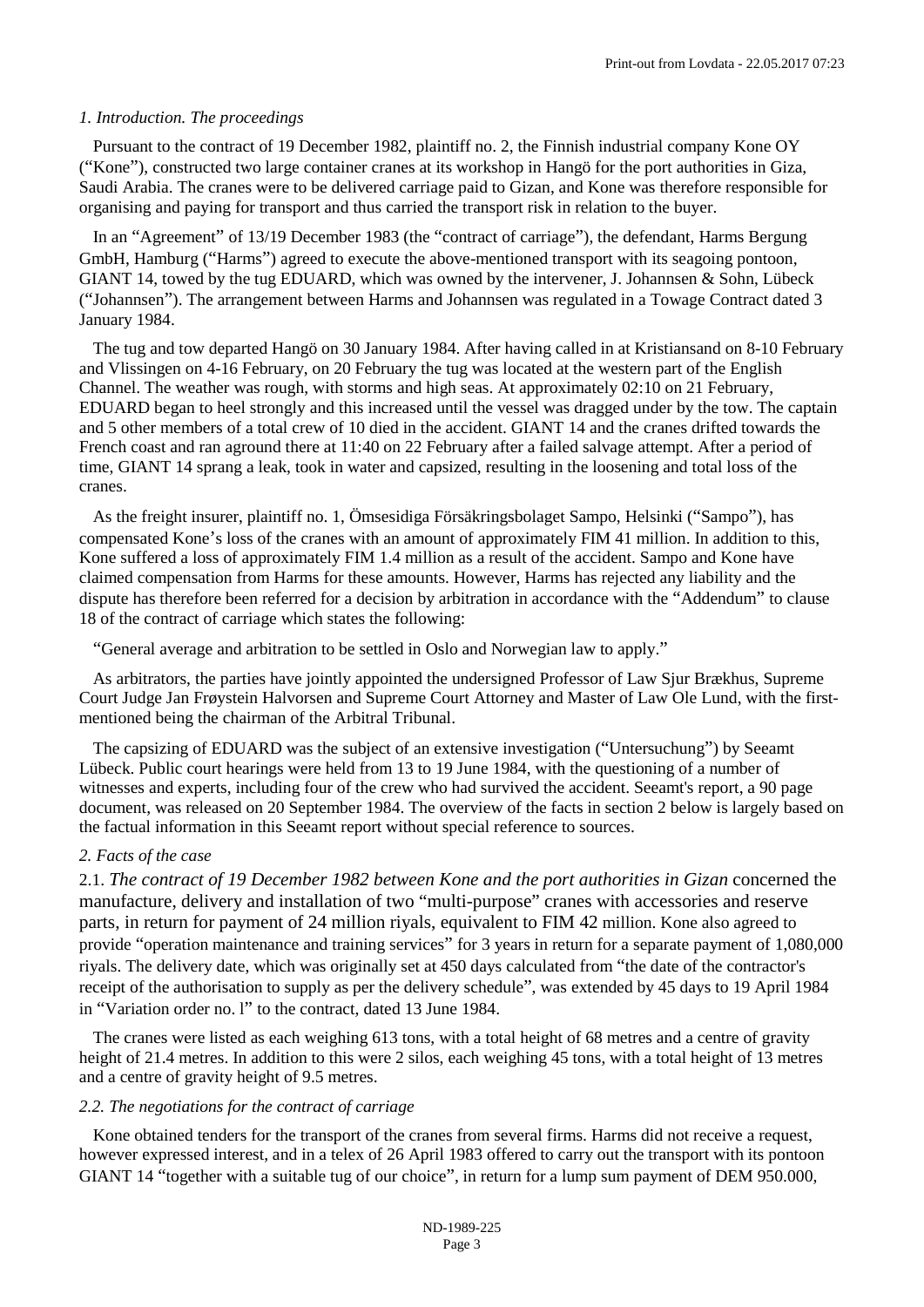excluding Suez Canal expenses (estimated at DEM 333.000). In its reply of 27 April 1983, Kone stated that GIANT 14 "may be ok", but asked for the pontoon's "rolling/period" which had to be more than 12 seconds. Kone also requested "a total price Suez included". The following was also stated:

"inform us also about the tug you have in mind, (bollar pull and length) in which class is the barge and what is allowed deckpressure."

In a telex of 29 April 1983, Harms responded as follows:

"1. as the transport has to be carried out during the winter period we have of course to expect bad weather conditions during the passage.

therefore, we cannot guarantee that rolling periods might not be less than 12 sec. (demurrage for such delays to be agreed upon). however, if weather/sea conditions are deteriorating, towage convoy would have to change course (keeping head to sea) in order to improve rolling conditions.

under most unfavourable conditions we expect rolling period of abt 7 sec. and consequently transversal acceleration of abt 2.0 Bq/g at mentioned height of centre of gravity.

- 2. type of tug which will be used: 2.200 ihp with cort nozzle 27 tons bollard pull, bunker capacity 72 tons 223 grt estimated duration of voyage hanko/gizan  $=$  32 days
- 3. regarding expenses for suez canal would have to make further investigation with canal authority if total basic price including canal dues of lumpsum dm 1.300.000,- is furthermore of interest."

The vessel described under point 2 was AXEL, another of Johannsen's tugs. Kone clearly did not consider this strong enough, because in a telex to Kone of 18 August 1983, Harms made the following offer:

"referring to our telephone conversation we offer transport with a more powerfull tug of 41 to. bollard pull. 220.000 litres bunker capacity at additional expenses of dm 110.000.-."

After further exchanges of technical data, including about the cranes' "wind area" (Kone's telex of 19 August), the parties agreed to a meeting in Hangö on 5 September 1983, cf. Harms' telex confirming this of 13 September 1989.

#### *2.3. Contract of carriage of 12/19 December 1983.*

Harms' standard printed template was used for the "Agreement", with certain omissions, and with an "Addendum" with 18 machine written clauses. The following provisions are of interest in this dispute:

According to clause 1 of the "Agreement," the transport was to be carried out with "seagoing pontoon GIANT 14" and with "tug 'EDUARD': dimensions as per specification ab. 41 t bollard pull". In the "Addendum", which, according to the introductory paragraph takes precedence to the provisions in the "Agreement', a somewhat different description is provided of the tug, cf. clause 1, which states:

"The tug has at least 41 tons bollard pull or more, towing-winch with rope over 600 meter and spearerope all with accepted certificates according to bollard pull and class. ..."

The freight, including expenses for the Suez Canal, was set at DEM 1,390,000, of which 50% was to be paid "non-returnable" "upon signing B/L", and the remaining 50% was to be paid "on passing Suez Canal" and "is earned in proportion to distance covered between loadport and discharging port", cf., clause 5 of the "Agreement" and clauses 3 and 13 of the "Addendum".

With regard to transport liability, the following was stated in Harms' offer in the telex of 13 September 1983:

"- b/l will be signed and other conditions as per b/l (hague rules) will be applicable if not contrary to our special agreement with deck remark: "carried on deck without owner's liability howsoever caused, cargo will be insured at your risk and expenses by you".

The contract is regulated somewhat differently. The "Agreement" contains the following liability clauses:

"14. CARGO and other LIABILITIES

Cargo to be shipped on deck of the pontoon at company's risk, the carrier not being liable for any loss or damage of whatever nature howsoever and by whomsoever caused.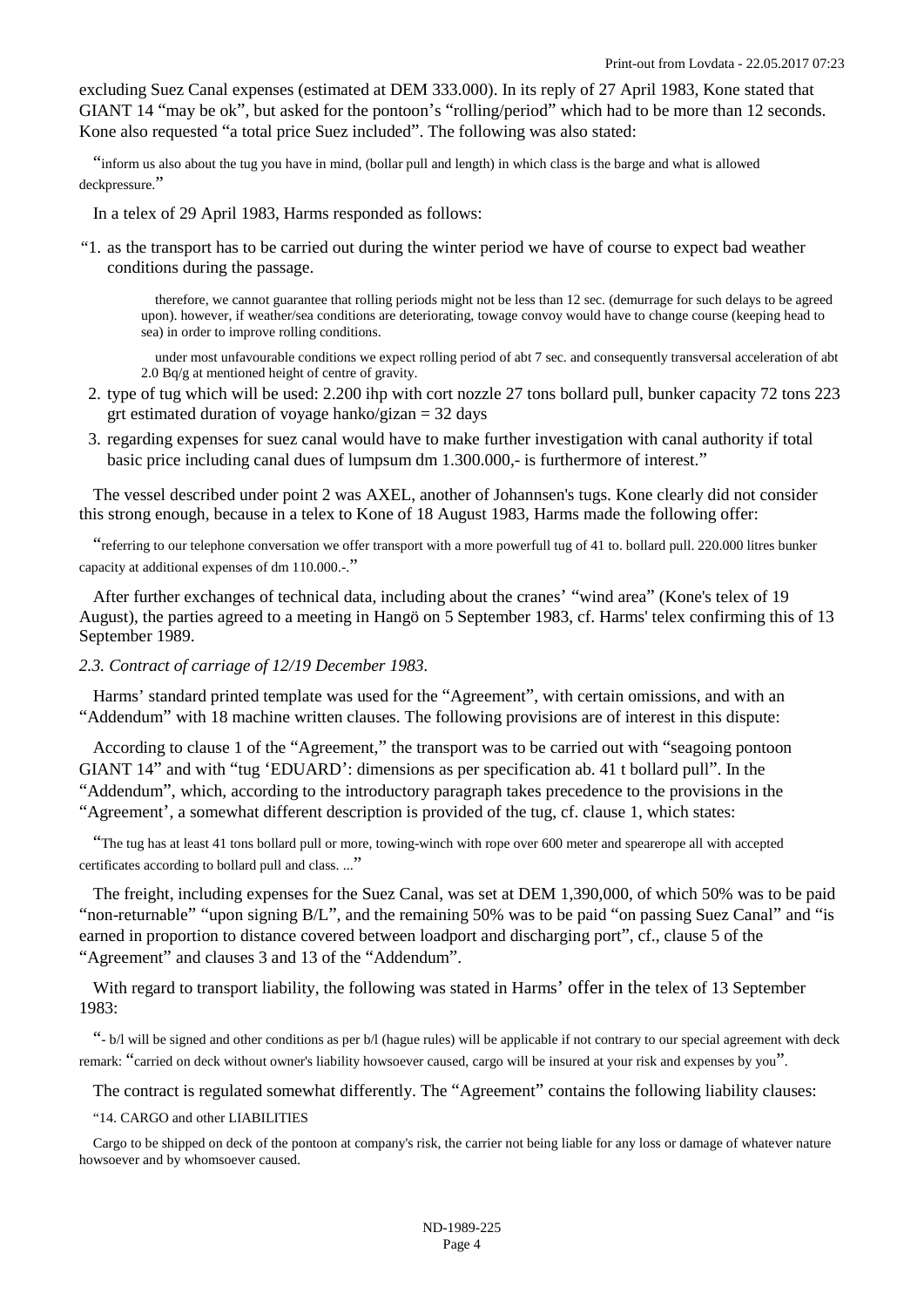If the pontoon is provided with a cargo-hold, the carrier only to be liable for loss of/or damage to cargo or part thereof carried under deck in the pontoon's cargo-hold, if such loss or damage has been caused by the carrier's personal want of due diligence to make the pontoon seaworthy and fit for the voyage at its inception or by any other personal act or mission or default of the carrier. The carrier not to be liable for any other damage to or loss of such under deck cargo or part thereof, whatsoever, howsoever and by whomsoever caused.

Any liability of the carrier under this contract shall be limited to and shall in no circumstances exceed, the amount of freight payable or paid to it under this contract.

15. The carrier shall not in any circumstances be liable for any loss of or any damage to any equipment or materials or other property of the company, its servants, agents or of third parties when loaded, stowed or carried in or on, or discharged from or present in the vicinity of the pontoon, howsoever and by whomsoever such loss or damage be caused.

The company shall indemnify the carrier against any claim by servants, agents or third parties arising as a result of loss of or damage to such equipment or materials.

16. No liability shall attach to the carrier for any damage or loss of whatever nature (including death and injury) caused to the company, servants, agents, subcontractors or others acting on the company's behalf (including their servants and agents), whether or not on board the pontoon and/or tug, howsoever, and by whomsoever such damage or loss be caused. The company ensures and undertakes that no claim for such damage or loss shall be made against the carrier by such person or party, and the company shall hold the carrier harmless and indemnify the carrier against any such claims or against any liability if made or pretended by such person or party despite the provisions of this clause."

#### *2.4. The barge and tug*

GIANT 14 was a steel barge without its own propulsion machinery that had been constructed in 1969. It was 76 metres long, 24 metres wide and had a depth of 3.58 metres, was classified 100 A4 by Germanischer Lloyd (GL) and had a speed certificate for "Grosse Fahrt" provided there was a tug with sufficient power. Prior to departure to Hangö, rails were welded onto the pontoon to enable the container cranes to be driven on board.

The tug, EDUARD, was constructed in 1961 for Unterweser Reederei, and sailed for this company under the name ROTESAND until it was purchased by Harms in 1971 and given the name SALUS. In 1973, Harms sold the vessel to Reederei Petersen & Alpers, who renamed the vessel HANSEAT and made various conversions in 1974. Among other things, a new and stronger capstan for the tow lines was installed, and the hull was extended by 3 metres. The tug was then purchased by Johannsen in 1982 (delivery in 1983) who renamed it EDUARD.

EDUARD was equipped with two Deutz-Marine diesel engines, which together provided engine thrust of 2,400 BHP and had a capstan with two drums for tow lines, located on the aft deck. One line was 950 metres in length, while the other was 1,200 metres. The capstan drums were connected to an electrical motor by a gear. The line that was in use during the tow was moved forward from the drum to a wheel arrangement on the aft side of the superstructure and from there towards the aft side over two transverse braces and out over the stern. The ability of the tow line to shift athwartships over the stern could be restricted in a number of ways: Using bollards located on the stern on each side of the line with a gog wire, i.e. a wire attached to the tow line aft of the drums and passed down to a separate "gog winch" and/or through two slings "Beistopper", attached to the tow line and attached to each side of the deck.

While under tow, there were two different methods of preventing the tow line from unwinding, and a combination of both these methods could also potentially be used: Firstly, using band brakes that worked directly with the relevant wire drum. These brakes had to be engaged and released mechanically by hand. Secondly, by engaging the gear. Provided that the brakes were not applied, by engaging the gear the tow line could be slackened or tightened while the vessel was moving, something that can be necessary when manoeuvring a towage convoy in narrow waters. However, engaging the gear would not provide any definite braking effect. If the strain on the tug line is strong enough, the line can pull the electrical motor with it. In extreme instances, the entire line can unwind with the risk of the electrical motor being destroyed.

Many tugs are equipped with so-called "quick release, i.e. a device that is manoeuvred from the bridge and which enables the immediate release of the tow line, such that, in a critical situation, the tug can be released from the drag the tow may be causing. EDUARD was not equipped with such a device. The tug line could only be released by a member of the crew going out onto the aft deck and releasing the drum brakes and/or disconnecting the gear.

From July until September 1983, EDUARD was at the Flender shipyard in Lübeck for class work and to have the class renewed. A new propeller with a fixed Kort-nozzle was also installed which was supplied by the company Schaffran Propeller Lehne & Co. ("Schaffran").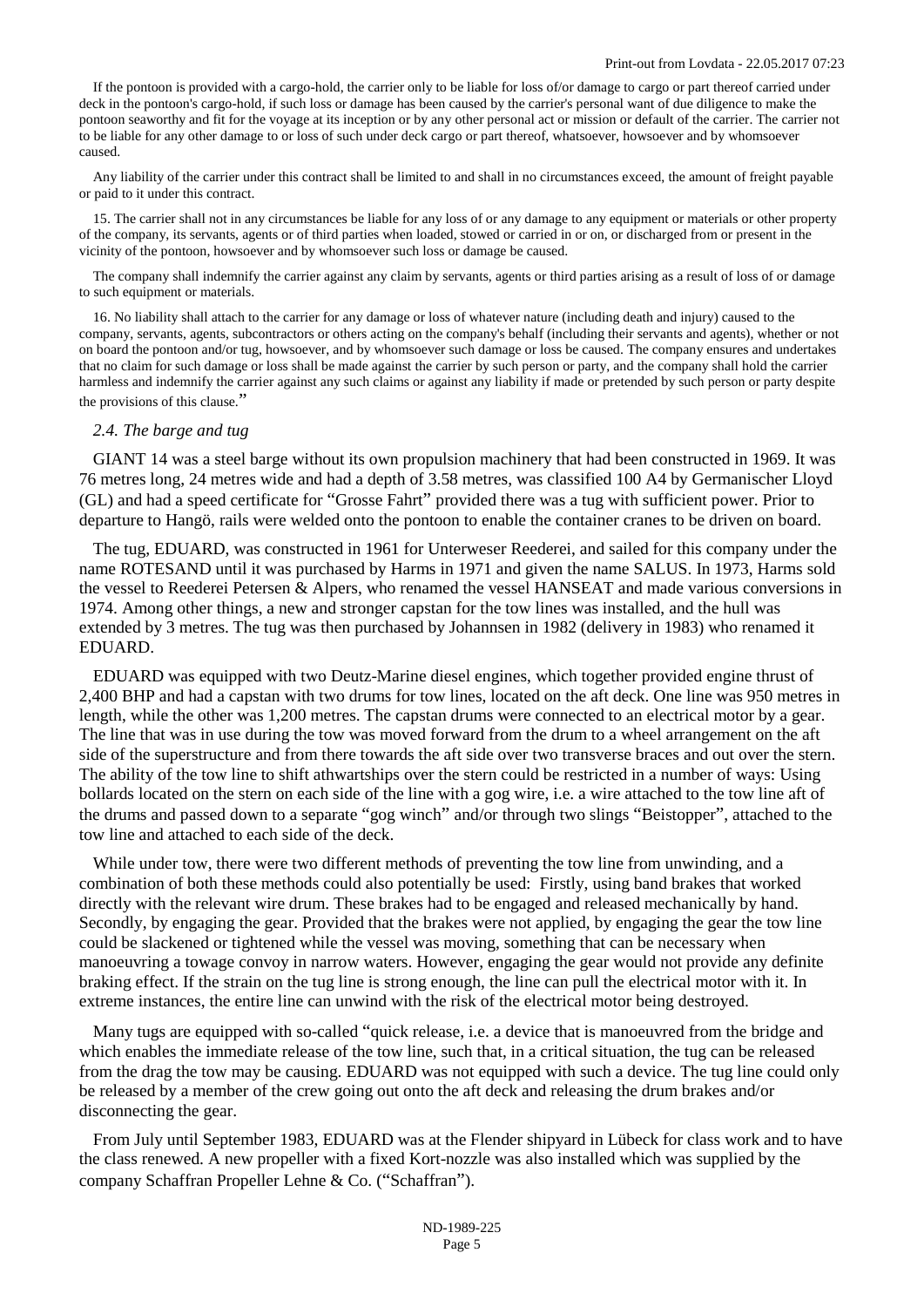In December 1983, EDUARD made a voyage from Kiel to Norfolk, Virginia and from there sailed with two Victory ships in a tandem tug to Avilés in Spain. There were no problems of note during this voyage. After returning to Germany, EDUARD was sent to the workshop for various maintenance work etc. Among other things, the 4 spindles that were used when adding the band brakes were shortened by approximately 10-15 cm, while a distance piece was also inserted.

## *2.5. EDUARD's bollard pull*

Prior to its conversion in 1983, EDUARD's bollard pull was listed at 28 tons. The purpose of installing a Kort-nozzle was to improve the efficiency of the propeller and thereby the tug's bollard pull. According to Schaffran, this type of nozzle can increase the bollard pull by 30 to 50%. For EDUARD, the company had "theoretisch ... einen Propeller-Düsen-Schub von 41.3 t, bei 10 % überleistung errechnet", cf. the company's letter of 10 April 1984, presented to Seeamt Lübeck. Since it was already stated in the telex of 18 August 1983 that Harms could offer Kone a tug with 41 tons of bollard pull, Harms had to use this calculation as a basis.

"Bollard pull" is not an unambiguous term, cf. letter of 22 October 1985 from Norwegian Underwriters Agency in Rotterdam to attorney Stang Lund. Among other things, "Bollard pull" may mean:

(l) "Maximum static pull" ("peak value"), the peak value that can be achieved over a reasonably short period at engine overload, possibly in combination with manoeuvring the helm.

(2) "Maximum bollard pull" measured at engine overload over a certain period. According to Lloyd's Register of Shipping ("Lloyd's"), this is at least 1 minute.

(3) "Steady bollard pull", used by Lloyd's, equivalent to the maximum bollard pull measured over a period of 5 minutes.

(4) "Continuous bollard pull", used by Det Norske Veritas ("DnV"), equivalent to a maximum bollard pull measured over a period of 10 minutes.

(5) "Effective bollard pull", equivalent to the bollard pull the vessel can achieve over a long period in the open sea.

The bollard pull values determined as mentioned under (3) and (5) have to be lower, sometimes significantly lower, than the values referred to under (1) and (2). This is primarily due to the fact that overloading the engines will very quickly result in acceptably high exhaust gas temperatures.

At Johannsen's request, EDUARD's bollard pull following the conversion in 1983 was measured in a test at Trave on 21 September 1983 at a depth of approximately 6 metres. The manometer that was made available to the Flender shipyard and which was adjusted by the people at the shipyard was placed on a pontoon at a distance of approximately 250 metres from EDUARD. The manometer was read by a Mr Held from Johannsen, and Flender's operations engineer Wolter was also on the pontoon. In EDUARD's engine room, the engine performance was read by a technician from the engine supplier Deutz. Engineer Wittzen from Schaffran was located partly on the pontoon (but did not himself take any readings from the manometer) and partly in EDUARD's engine room. GL's surveyor, Wohlfeil, was located on EDUARD's deck and received notifications of the observed bollard pull and engine performance from the pontoon and engine room. On 22 September, Wohlfeil presented the following "survey report" on behalf of GL:

"Auf Antrag des Eigners wurde nach Einbau einer starren Kortdüse bei der Flender Werft A.G., Lübeck, der Trossenzug (Pfahlzug) erneut getestet u. mit 41.2 ton festgestellt. Der Zug erfolgte über die Schleppwinde.

#### Keine Beanstandungen."

Additional information about the test was provided in the "survey report" presented by GL on 23 September that concerned the class work and installation of the Kort-nozzle. This report had the following conclusion:

"Während der Phahlzugprobe wurde längere Zeit 100 % u. kurzzeitig 110 % Leistung ausgefahren."

*2.6. The towage convoy*'*s journey: Kiel-Hangö-Kristiansand.*

On 16 January 1984, EDUARD towed GIANT 14 from Kiel and arrived in Hangö on the 20th of the same month. EDUARD's captain was Jürgen Fock and on the date of the accident the vessel had a total crew of ten. GIANT 14 was unmanned.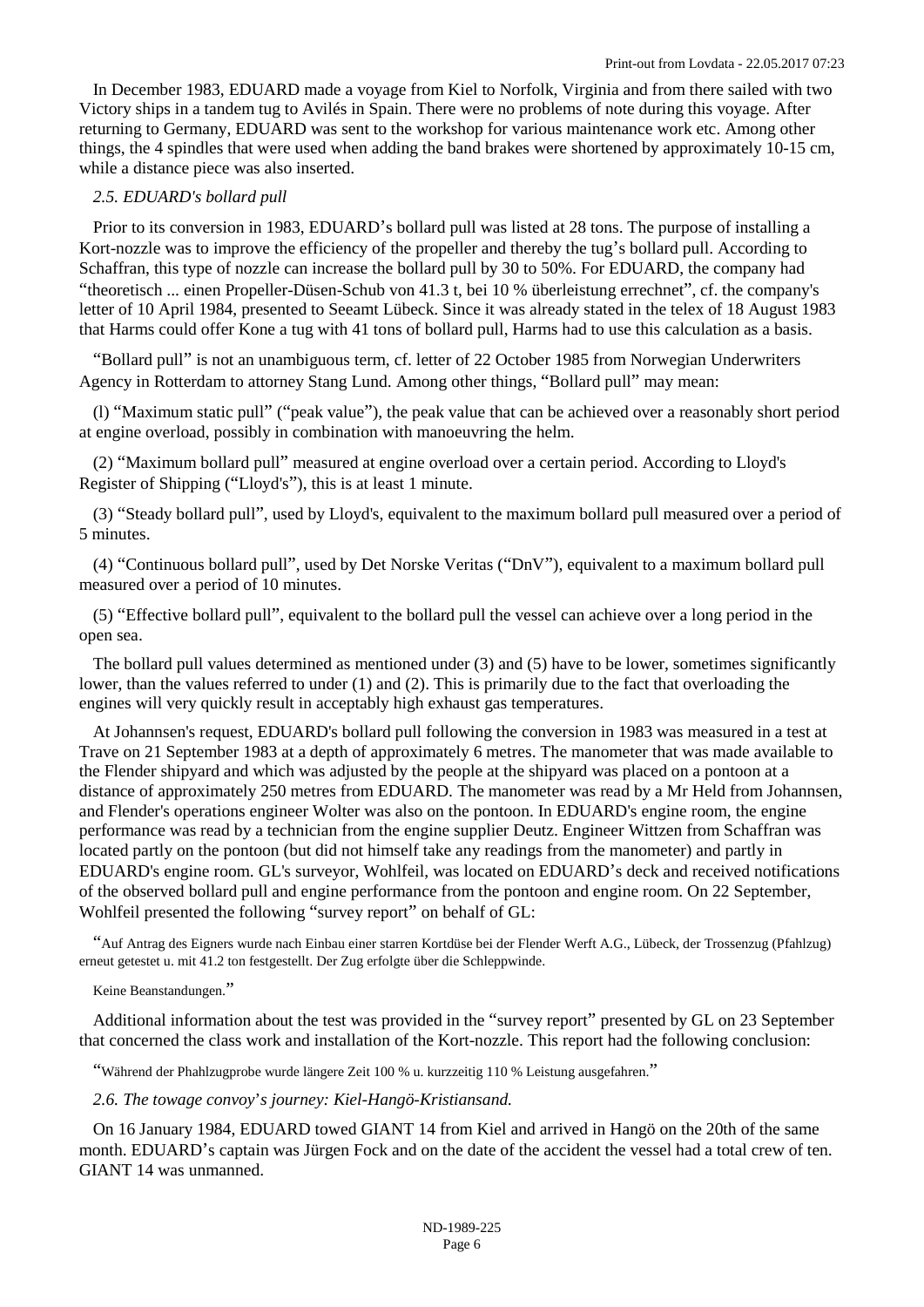In a "Conveyance Certificate" issued in Hamburg on 19 January, GL confirmed that "from a technical point of view ... and after reviewing the documents submitted for approval", the classification society had no "objection to the crane transport:

PROVIDED THAT:

- 1) the changes, amendments and reinforcements resulting from G's review and scrutiny of the documents presented have been observed and effected to the surveyor's satisfaction,
- 2) conveyance is effected in tow of a sufficiently strong tug,
- 3) the individual parts of the voyage are started only under good local weather conditions and a favourable meteorological situation according to forecasts (the master of the tug who is in charge of the conveyance in responsible for determining the time of starting the towage),
- 4) In case of worsening weather conditions course and speed are changed accordingly and/or a sheltered place is resorted to if possible,
- 5) if during transport rolling and/or pitching of the barge increases to such a degree that acceleration exceeds the maximum permissible value indicated by the acceleration measuring device the course and/or speed are changed to decrease the rolling or pitching of the barge and/or a sheltered place is resorted to,
- 6) functioning and reliability of the measuring and recording system provided will be checked regularly,
- 7) weather and seaway forecasts are obtained and evaluated continuously,
- 8) the barge, cranes, and lashings are inspected by the riding crew regularly, (i.e. at least every second day provided weather condition and circumstances permit transportation of the riding crew), in any case before starting for an individual part of the voyage

and after critical situations

or when requested by GERMANISCHER LLOYD Head Office.

In the event of any damages being found GERMANISCHER LLOYD Head Office has to be contacted immediately, and advice regarding further procedures to be followed is to be awaited,

- 9) all openings through which water might intrude into the interior of the barge are closed watertight,
- 10) all components and objects stored on board are fastened and lashed seaworthily,
- 11) the navigation lights are arranged such as to comply with the international regulations,
- 12) prior to commencement of the voyage, a conveyance survey is conducted by our surveyors,
- 13) during the conveyance no changes become necessary to conveyance conditions confirmed by the undesigned surveyor,
- 14) GERMANISCHER LLOYD Head Office will be informed every second day of the position, seastate and weather conditions."

In Hangö, the cranes and the associated equipment were mounted and fastened on board GIANT 14 by Kone's employees under the supervision of GL's surveyor who, in an endorsement dated 29 January, confirmed in the"Conveyance Certificate" that the "Conveyance Survey" had been "effected with satisfactory result", cf. the certificate's proviso no. 13.

In order to comply with proviso no. 7, Harms had entered into an agreement with "Seewetteramt" in Hamburg for EDUARD to report its position to Wetteramt at 10am each day, after which Wetteramt would, at 13:30 on the same day, send the ship a weather port for the next 24 hours, including weather forecasts for a period of up to 144 hours. This took place from and including 30 January when the towage convoy departed from Hangö.

A minor accident occurred while sailing through the Baltic Sea. The electronic autopilot failed, causing EDUARD to lose control and heel 15-20°. After manual control was activated, the vessel quickly righted itself. However, Johannsen made sure that the system was monitored by specialists who came on board from Copenhagen. No further faults with the autopilot occurred during the rest of the voyage.

Another minor accident occurred on 7 February, when the towage convoy was in Kattegat. Some containers belonging to Harms and that were loaded on GIANT 14 suffered wave damage. In consultation with Harms, Captain Fock decided to call in at Kristiansand, and the towage convoy arrived there on 8 February. Here,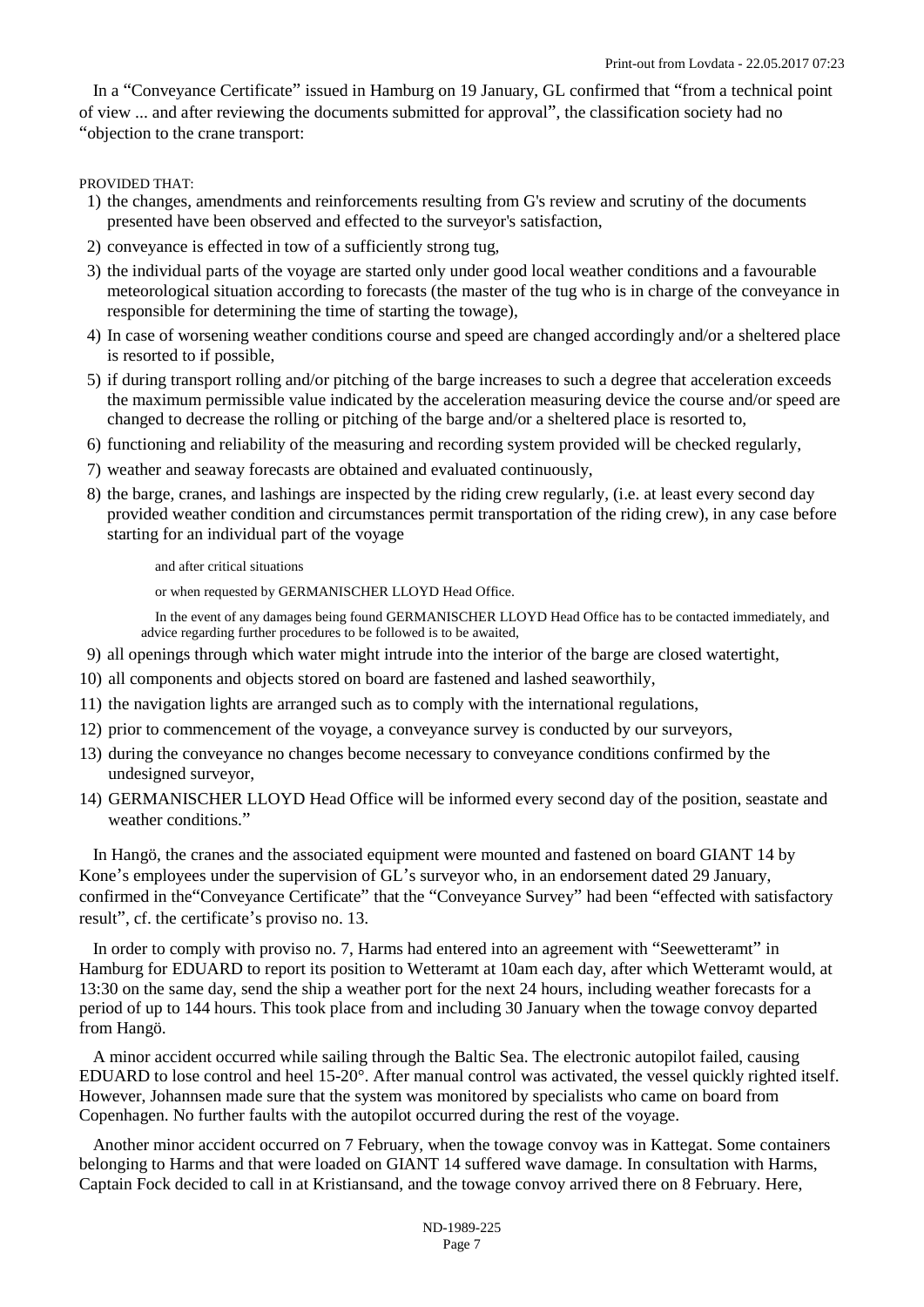arrangements were made after the container accident. In addition, the towage convoy was inspected by a GL surveyor who examined the barge and fastening of the cranes etc.

At Harms' request and occasioned by the freight insurance this company wanted to take out, GL made extensive calculations to determine whether EDUARD was strong enough to execute the planned tow. The result of the calculations appears in the "Seaworthiness Certificate (Fitness to be Towed)" for EDUARD, issued by GL, Hamburg, on 10 February with the following conclusion:

"From our point of view, the above mentioned tug is sufficiently strong for the intended voyage."

## *2.7. The towage convoy*'*s voyage from Kristiansand to Vlissingen.*

The towage convoy departed Kristiansand on 10 February. On 11 February, when the vessels were approximately 60 nautical miles west of Esbjerg, another accident occurred. For unknown reasons, the wire that was used for the tow (port side drum) fully unwound resulting in the loss of the connection between the tug and the pontoon. The crew from EDUARD, who were placed on board the pontoon, tried unsuccessfully to pull up the unwound tow line and this therefore had to be cut. A new tow connection was then established using the wire on the starboard side drum and the voyage continued on 12 February after the gear on the drum had been engaged at the orders of the shipmaster.

The towage convoy arrived in Vlissingen in the Netherlands on 14 February. GIANT 14 with the cranes was anchored, with Johannsen's barge AXEL as "stand by". EDUARD went into port, where the following work was carried out in consultation with Fehling from Johannsen and Bronisch from Harms, both of whom had travelled to Vlissingen: A new 1,200 metre tow line was inserted in the port side drum and this was closely examined in the hope of determining the cause of the line unwinding on 11 February. However, Fehling and Bronisch were unable to find any explanation for the accident. The brake bands on the drum were shown to be undamaged and were therefore not replaced. It was considered sufficient to replace 4 bolts that connected the upper knee joint of the brakes with the structure on deck since these bolts had received some minor scratches. In addition, the electrical motor for the gog winch received a thorough overhaul. Finally, a minor repair was made to GIANT 14 while at anchor. A welding seam that had opened up when EDUARD struck the pontoon during the work to re-establish the tow connection, was welded shut.

GL was not summoned in connection with this work in Vlissingen.

## *2.8. The voyage from Vlissingen. The accident*

On 16 February, EDUARD departed Vlissingen with GIANT 14 in tow in the starboard side tow line and with the drum gear engaged. The voyage proceeded without any major problems until 20 February. The towage convoy had an average speed of 5 knots and on the morning of 20 February was located at 49° 16'N, 5° 24'W, i.e. in the middle of the western outlet of the English Channel. The weather situation deteriorated as the day progressed. "Ein zustzlicher und ausserordentlicher Wetterbericht" at 20:29 gave the following warning:

"Schweres Sturmtief, 975 westlich Irlands, langsam ostziend, Trog südwestlich Irland ostschwenkend.

Vorhersage für West ausgang Kanal:

Südwest bis West 8, nachts vörübergehend zunemend 10, rechtdrehend, morgen West bis Nordwest 8-9."

At 00:00 on 21 February, Captain Fock was relieved from his watch by second mate Mainka. The vessel was being steered manually. The wind had increased to a strong SW-W 8-9, with heavy storms. The wind caused a wave height of 4 metres with a period of 6-7 seconds. In addition to this was a westerly swell with a wave height of 2.5 metres with a period of 10 seconds. This resulted in a wave height of 5 metres, but some waves were twice this size. Under these weather conditions, the towage convoy had practically no forward speed. Captain Fock therefore ordered Mainka to ride out the storm and to ensure that the tug's bow was held up against the wind and sea at all times.

The accident occurred at 02:10. According to Mainka's testimony, the tug was hit by a massive wave on the starboard side, resulting in the vessel listing more than 30° towards the port side. When the vessel failed to right itself, Mainka triggered the general alarm. The machine alarm sounded immediately thereafter. The listing only increased and the revolution indicator showed that revolutions per minute were heading towards zero. The helmsman confirmed that the vessel no longer responded to the helm. Fock came rushing up to the bridge and attempted to increase speed by using the speed lever. The propeller made 60-80 revolutions for a brief period, but then stopped entirely. The cause of this was in the vessel's hydraulic system. The suction pumps were on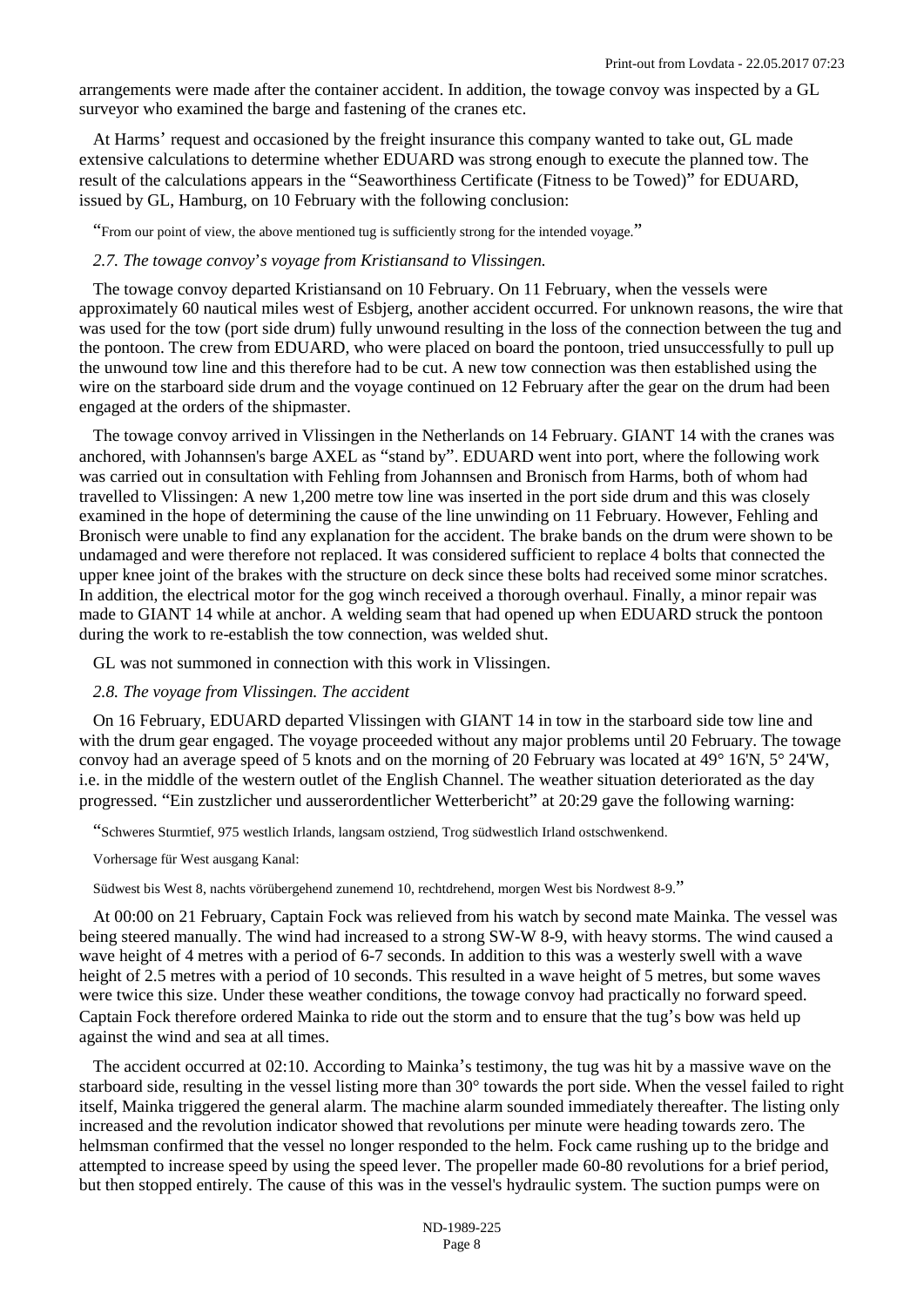the starboard side of the oil tank. In the event of a not so brief listing towards the port side of more than 20-30°, the oil would flow away from the pumps and the oil pressure would then fall, resulting in the multi-brake clutch between the engines and propeller being released. A stand-by pump would immediately come into action, but this would only be able to maintain the necessary pressure for a short period - something that explains why the propeller restarted for a short period after Fock entered the bridge.

The list increased to almost 90°. Fock fired some emergency flares and Mainka attempted to send mayday signals over the radio, but the transmitter had no power. However, no attempts were made to release EDUARD from the tow line. Two life rafts were prepared. Mainka and three other crew members were able to climb on board one of these and escape from the capsizing vessel.

Approximately 10-15 minutes after the vessel had started to list, EDUARD sank, dragged down from astern by the pontoon. Captain Fock and 5 other crew members were taken by the sea.

## *2.9. The salvage attempt. The issue of removing the wreck*

For a period after it was dragged down, EDUARD must have hung on the tow line and acted as an anchor for GIANT 14. However, after the line snapped, the pontoon drifted rapidly in an easterly direction. Approximately 16 hours after the vessel capsized, it was sighted by a Greek freighter at 18:00 on 21 February which reported this and the barge's position to a French coast guard station. The message was intercepted by Radiostation Smith-Rotterdam and from there was passed on to Harms and Johannsen. Several salvage vessels that had also heard the message set a course for the position that was given. At the request of Harms and Johannsen, Hamburg-based shipping company "Bugsier"s PACIFIC, which was berthed in Falmouth, was engaged in the search for EDUARD and GIANT 14.

At 02:00 on 22 February, planes from the French and English navies also took part in the search. GIANT 14 was observed at 05:00. PACIFIC arrived at the location of the barge shortly thereafter. The life raft with the four seamen from EDUARD was observed at approximately 08:30 and these men were taken on board French naval vessels approximately 90 minutes later.

PACIFIC was not able to get a hold of GIANT 14's emergency tow line which had become tangled. Chief Officer Ebert and another man were therefore placed on board the barge, however they were unable to arrange a tow connection in time. The barge drifted at a speed of 3-4 knots towards the French coast and the two crewmen from PACIFIC had to be evacuated by helicopter. GIANT 14 ran aground at approximately 11:40. The barge sprang a leak and filled with water causing it to capsize. The cranes were ripped away when the vessel capsized.

GIANT 14 was later salvaged and repaired. The French authorities initially demanded that the cranes should also be removed, and Kone therefore engaged assistance to search for these. However, after locating the cranes, the authorities withdrew the demand for removal. The cranes were not worth salvaging and were therefore left on the seabed.

#### *3. Claims and assertions on the part of the plaintiffs*

## *3.1. The accident case*

## *3.10. Overview*

There are three alternative reasons for why EDUARD sank:

(1) There may have been a gradual intrusion of water into the tug's hull such that stability was reduced and eventually lost. If this was the case, water must have intruded through leaks in the hull, openings in the weather deck, or similar.

This alternative must be immediately be dismissed because it is based on pure speculation. Water intrusion of such a magnitude that it would impact on stability would have to have been discovered at an earlier stage. The ship would have had a longer roll period, which is something that would have been notice on the bridge. The build-up of water would also have triggered the alarm in the engine room at an earlier stage.

(2) Water may have intruded into EDUARD's hull due to a giant wave having smashed parts of the superstructure. This alternative can be dismissed even faster than the previous alternative. Mainka, who was on watch on the bridge until the accident occurred, and who has provided testimony about the sequence of events, would have observed such extensive damage.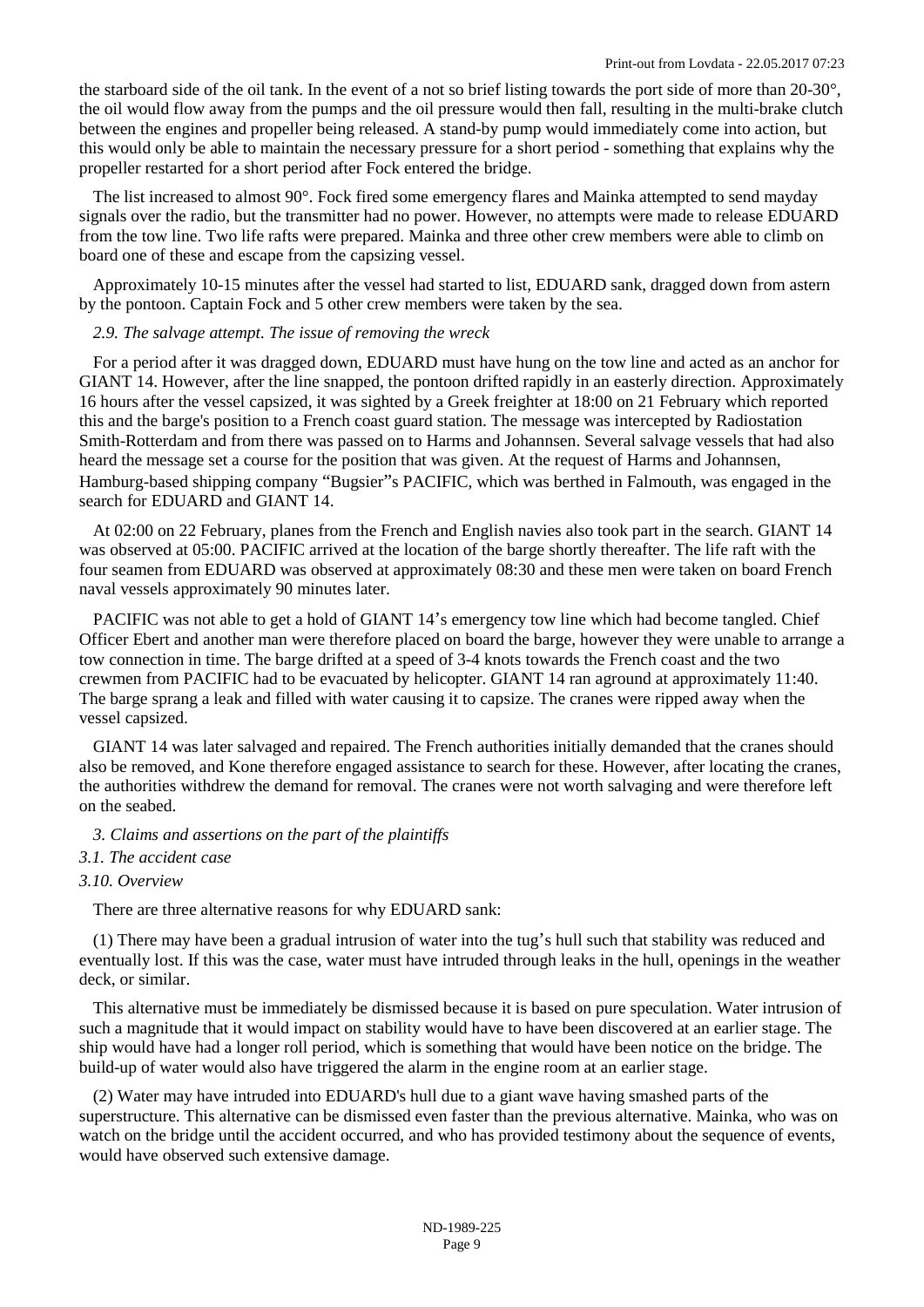(3) EDUARD must have been dragged down by the tow. This conclusion is a prominent part of Seeamt's statements, see in particular pages 81-82 of the report, and, in the view of the plaintiffs, is the correct and only possible alternative:

EDUARD had excellent stability which had not been reduced by the vessel having had a Kort-nozzle installed. If, under normal circumstances, EDUARD had been knocked over onto its side by rough seas, it would have eventually righted itself again. However, in this instance the tug was held down by the drag on the tow line. When the accident occurred, the tug and tow must have been drifting uncontrollably astern. The tow led and was towing the tug, which therefore could not manoeuvre itself freely. The tow line must have been pulled over to the side by EDUARD, thus causing a sideways drag that prevented the tug from righting itself. In this type of situation, the only possibility of rescue would be the immediate release of the tow line from the tug. Since this was not possible, EDUARD was fated to sink.

The explanation for the accident stated here does not in itself provide a basis for assessing Harms' liability for the loss that was caused. It is necessary to go back through the causal chain and to ask the following questions: Why were EDUARD and its tow unable to withstand the wind and weather? And why was it not possible to release the tow line when the situation became acute? These questions lead to new issues: Did EDUARD have inadequate bollard pull? See 3.11. Were there any faults in the drum brakes and was this the reason that the drum gear was engaged? See 3.12. Could the barge have been saved if EDUARD had had a quick release mechanism? See 3.13. Did the gog wire system fail? See 3.14. Or were the weather conditions too difficult? See 3.15. Finally: Was there any fault in GIANT 14's emergency tow line system and, if so, was this fault what resulted in the failure to salvage the barge with the cranes? See 3.16.

## *3.11. EDUARD*'*s bollard pull*

When, in a contract of carriage such as this, it is asserted without further specification that a tug must have a certain minimum "bollard pull", this must be understood as being an assertion of "continuous bollard pull". This assignment involved a tow during the winter period, through long stretches of sea with harsh weather, where lengthy periods of bad weather had to be expected and where it was of vital importance that the tug was strong enough to hold itself and the tow up against the wind and sea, such that it could maintain control of the tow, even during possible "drifting". "Maximum bollard pull" or "peak value", which can only be maintained during a relatively brief period, are of no interest in this context. If the tow is to be kept under control during a storm, the necessary bollard pull must be possible at all times.

GL's survey report of 22 September 1983 regarding the bollard pull test on 21 September also provides no information about how long the drag of 41.2 tons was maintained nor how heavily the engines were strained, nor the exhaust gas temperatures that this caused

However, in the statements that were provided to Seeamt by Wohlfeil, Held and Wolter it was stated that 41.2 tons was achieved from a 10% overloading of the engines with 160-165 revolutions per minute for the propeller. Vidnene also claimed that the stated drag was maintained for 10 minutes (see pages 40-43 of the Report). However, the later-mentioned information does not correlate well with the information provided by EDUARD's second engineer Jankowski. Revolutions per minute could not exceed 145 if the exhaust gas temperature was to be held at a maximum of 370°. "Jede Steigerung der Wellenumdrehungen habe bereits nach wenigen Minuten zu Abgastemperaturen von 400° geführt, so dass die Maschine wieder hätte heruntergefahren werden müssen." (Page 33 of the Report), cf. including GL's survey report of 23 September 1983 which makes reference to a "kurzzeitige 110 % Leistung".

Based on what is asserted here, the certified bollard pull of 41.2 tons is a peak value, achieved during a shorter period at 10% engine overload.

According to expert witness Witjen (see pages 43-44 of the Seeamt Report), 41.2 tons at 110% engine load is equivalent to 37.6 tons at 100% load. However, he added that: "Im praktischen Schleppbetrieb könne von einer Dauerleistung von nur 90 % entsprechende 36.9 t ausgegangen werden". If one also took into consideration that revolutions per minute could not exceed 145 due to the exhaust gas temperature, a 14% reduction in the bollard pull to approximately 31.7 tons had to be expected.

Based on this, the plaintiffs claim that EDUARD's continuous bollard pull was approximately 30 tons, i.e. 10 tons less than what was guaranteed in the contract, and that this was the most important reason for the accident.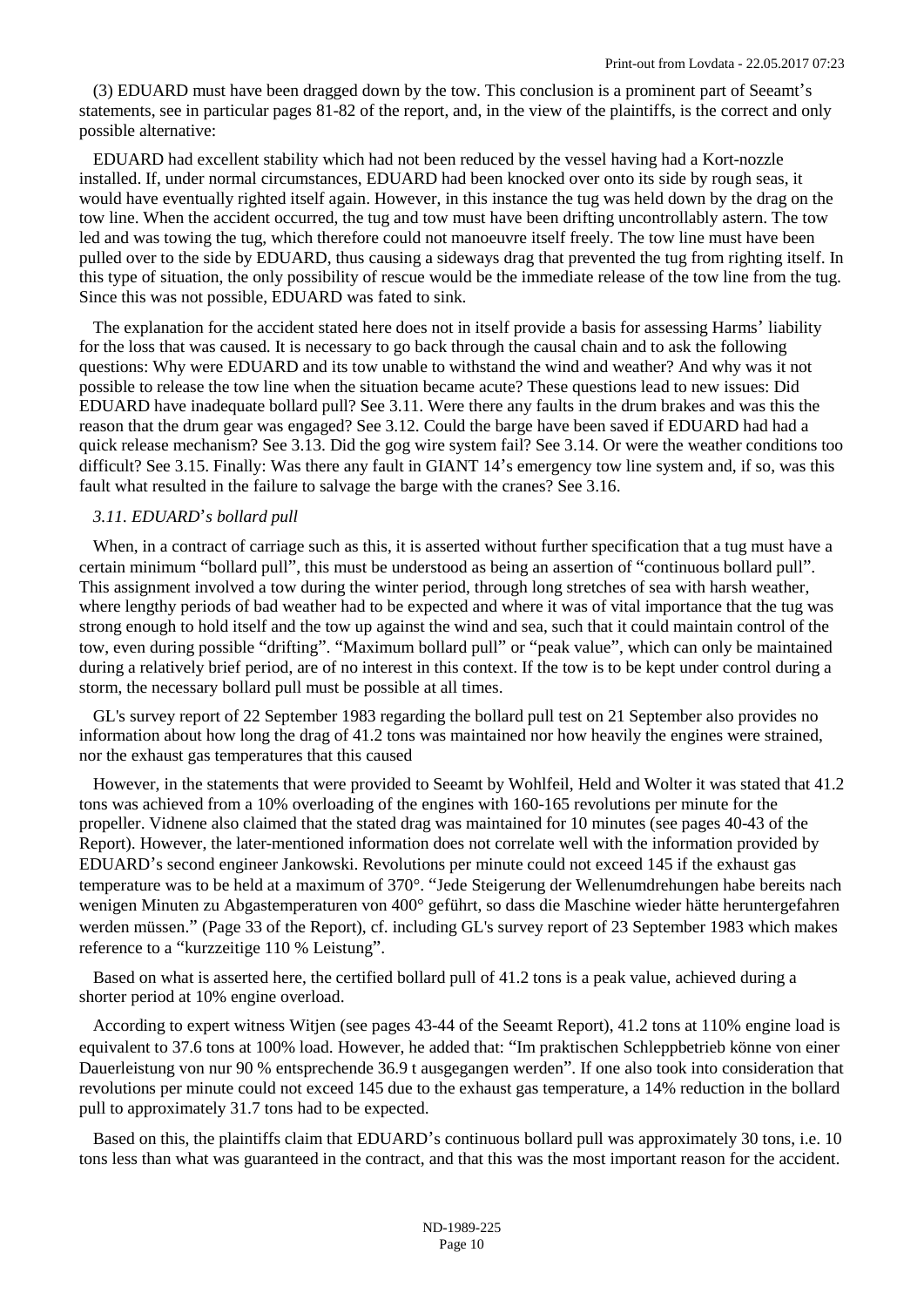It was assumed that the test of 21 September had determined a peak value for EDUARD's bollard pull of 41.2 tons. However, the plaintiffs have strong doubts about the accuracy of the test and even suggest the possibility of direct falsification. It is extremely regrettable that GL did not have specific rules for the process when conducting bollard pull tests and the reports that are to be prepared for the tests. The process that was selected was very unfortunate. The measuring instrument used was less accurate than the instruments used by, for example, DnV, and often gives excessively high readings. GL's representative, Wohlfeil, was located on EDUARD's aft deck during the test and therefore could not verify the readings taken from the manometer on the pontoon or the RPM shown in the engine room and therefore could also not verify how long the maximum drag that was achieved had been maintained. He was completely dependent on the notifications he received from the other people who participated in the test, people who must have had a certain interest in the test confirming that EDUARD had the bollard pull that was predicted by Schaffran and which Harms had reported to Kone during negotiations for the contract of carriage. The certificate ("Survey report") which GL issued after the test is a flawed document which, as mentioned above, lacks vital data about the test, including how long the bollard pull of 41.2 tons was maintained and the corresponding engine load and exhaust gas temperature.

#### *3.12. The tow winch*

The tow winch was installed in 1974 and must have been dimensioned while taking into account the tug's bollard pull at that time, which was stated as 28 tons. When the bollard pull was significantly increased in 1983 due to the installation of a Kort-nozzle, the brakes on the tow drums should have been strengthened accordingly. However, this did not occur, with the result that EDUARD sailed with drum brakes that were not strong enough. With a braking force of  $2 \times 42$  tons and a bollard pull of 28 tons, the safety factor was originally  $84:28 = 3.00$ , while this was reduced to  $84:41.2 = 2.04$  following the conversion. DnV's standard requires a minimum safety factor of 2.50, cf. DnV's "Study" of 30 March 1987. The fact that the braking power was inadequate explains why the port side tow line unwound west of Esbjerg on 10 February 1984 and that for the remaining part of the voyage, Captain Fock did not trust the brakes and therefore sailed with the drum gear engaged. This was contrary to standard practice for tows in open waters and was a contributory cause of the accident. In a highly dangerous situation, such as that which arose for EDUARD on 21 February, it would have been possible to release the drum brakes. However, releasing the drum gear would be completely out of the question. Before this could occur, the drag on the tow line and therefore the strain on the drum would have to be reduced. However, this was impossible in a situation when the tug, which was experiencing uncontrolled drifting, was dragged aft by the tow.

# *3.13.* "*Quick release*"

If EDUARD had been equipped with "quick release", the tug would have been able to free itself from the tug during the critical situation that arose at 02:10 on 21 February and thereby have avoided being dragged down by GIANT 14. It is correct that the barge would have drifted uncontrolled in an easterly direction. However, with EDUARD intact, assistance could have been summoned immediately. However, 16 hours passed before the outside world was alerted and salvage attempts initiated. If PACIFIC had had these extra 16 hours available, there is every reason to believe that GIANT 14 and the cranes would have been salvaged.

If EDUARD had been classified by DnV, it would have had to install a system for the quick release of the tow line that was controlled from the bridge. GL introduced equivalent rules in 1977, but only for tugs launched after the rules had entered into force. However, the fact that GL did not require that EDUARD be equipped with quick release did not of course prevent the owner of the tug from voluntarily complying with the new rules out of consideration to the safety of the vessel and the crew.

## *3.14. The gog wire*

In the view of the plaintiffs, the gog wire must have snapped at some point before the accident, which resulted in the tow line's focal point being moved from the stern to a point at the aft edge of the superstructure. This in turn must have resulted in the drag on the tow line moving at an angle with the direction of the tug, something that would rapidly push the tug over and down. One must disregard the witness statement from second officer Mainka that, after EDUARD had been pulled over on its side, he observed that the "beistopperne" used to hold the tow line amidships were in place. Such an observation was not possible in the situation that arose when EDUARD listed.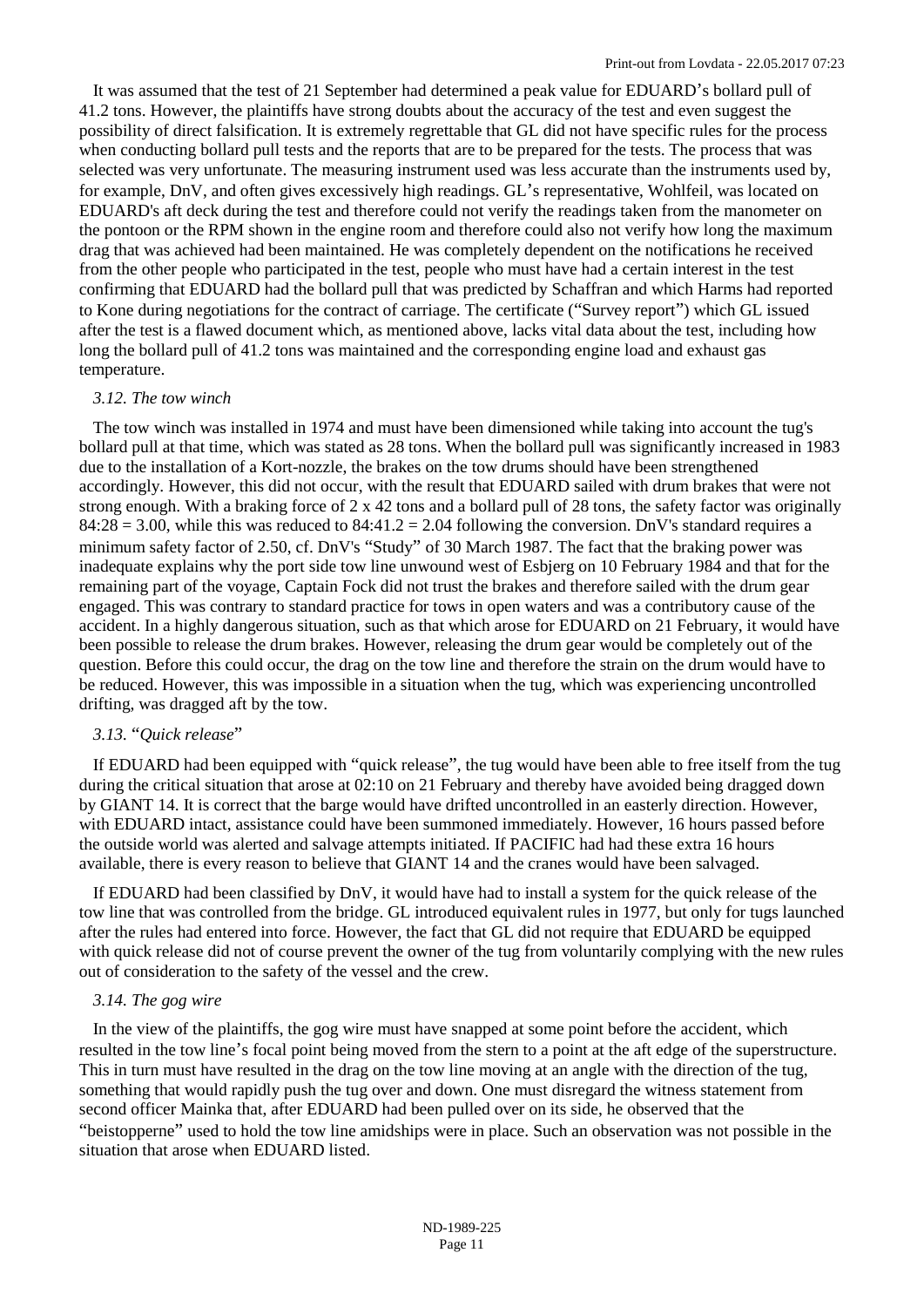#### *3.15. The weather conditions*

It is clear that the weather conditions were a contributory cause of EDUARD capsizing. If the wind speed had been lower and the sea not as rough, the tug could have tolerated the strain. However, this is of no significance to the question of liability. The tow was to take place at a time of year and through waters where it had to be expected that there would be storms of the type the tow encountered on 20-21 February 1984.

On the contrary, the fact that the towage convoy was exposed to a storm with wind speeds of up to 10 Beaufort can be particular grounds for holding Harms liable. Provisos 3, 4 and 5 in the Conveyance Certificate set specific requirements with regard to the weather conditions, requirements that Harms was obliged to respect. Since GL was not more active, Harms should have intervened to prevent EDUARD and its tow from encountering a storm. Even with a continuous bollard pull of 41.2 tons, EDUARD would not have been strong enough to keep the tow steady in the face of weather with this wind speed and in heavy seas. This is shown in the calculations made by GL's expert, Dieter Mix, prior to when GL's "Seaworthiness Certificate (Fitness to be Towed)" was issued on 10 February 1984. Mix based his calculations on the "Bescheinigung" which his colleague Wohlfeil had given from the bollard pull test on 21 September 1983 and assumed that the stated bollard pull of 41.2 tons was achieved from "maximaler Dauerleistung", and that this was therefore a "continuous bollard pull". With this starting point, his calculations gave the result: "dass der Schlepper bei Seegängen bei Windstärken bis auf Bft 9 in relativ geschützten Gewässern bzw. Bft 8 in freien Gewässern geeignet sei". See page 58 of the Seeamt Report. It its "Study on towing causalty M/V EDUARD" of 30 March 1987, DnV set an even stricter restriction. In point 1 of "Conclusions" it states that:

"The necessary bollard pull for the tug should, according to VMO's recommendations for unrestricted operation, be 67 tons. For a bollard pull of 41 tons, VMO would limit the actual towage to take place only in weather conditions of Beaufort 6 or better."

#### *3.16. GIANT 14's emergency tow line.*

GIANT 14 was equipped with an emergency tow line that had previously been attached to a crowfoot and which from there was passed aft along the side of the barge. Attached to the end of the line was a 50 metre "messenger line" which passed over a thinner 15 metre "pick-up line" with a "pick-up buoy" at the far end. While being towed, these lines were supposed to float in the sea behind the barge such that another vessel, for example, a salvage vessel, would be able to pull up the messenger line and wind in the emergency tow line and thereby establish a tow connection.

However, this system failed when PACIFIC attempted to salvage GIANT 14 on the morning of 22 February. The buoy had become attached to the side of the barge and the lines were tangled. This delayed the salvage operation. Crew from PACIFIC had to be placed on board the barge, where they faced such major problems preparing the emergency tow line that they ran out of time. These people had to be evacuated from the barge by helicopter before they were able to establish a tow connection. The result was that the barge ran aground and the container cranes were lost.

# *3.2. Grounds for liability 3.21. Liability for negligence*

Harms was the expert party when concerning sea-going tows.

Kone was proud of its know-how and technology in connection with manufacturing large container cranes and moving these onto pontoons and securing them for transport across the sea. The later-mentioned work was inspected and approved by GL on assignment from Kone and was shown to be completely satisfactory.

However, contrary to what Harms has claimed, Kone did not have any knowledge about towing barges with cranes on board. It is correct that Kone had once owned a tug (KONE, now KRAFT). However, this was not suited for sea-going transport and was sold in 1979. This also resulted in the loss of the tug expertise that Kone may have possessed. Therefore, when concerning the need for expert guidance, Kone had to be considered as being in the same position as Harms' other customers. Unlike Kone, Harms specialised in sea-going tows of large barges. In connection with this, Kone placed a great deal of emphasis on the fact that Harms was a subsidiary of Smit in Rotterdam, a company that administers the largest and best equipped tow and salvage vessels in the world and has the foremost towing expertise available.

Based on this, it was clear that the transport contract imposed a duty on Harms to ensure that the towage of the barge with the cranes was executed in a satisfactory manner. Of vital importance in this context was that Harms had to use a well-equipped and sufficiently strong tug, cf. provision no. 2 in the Conveyance Certificate.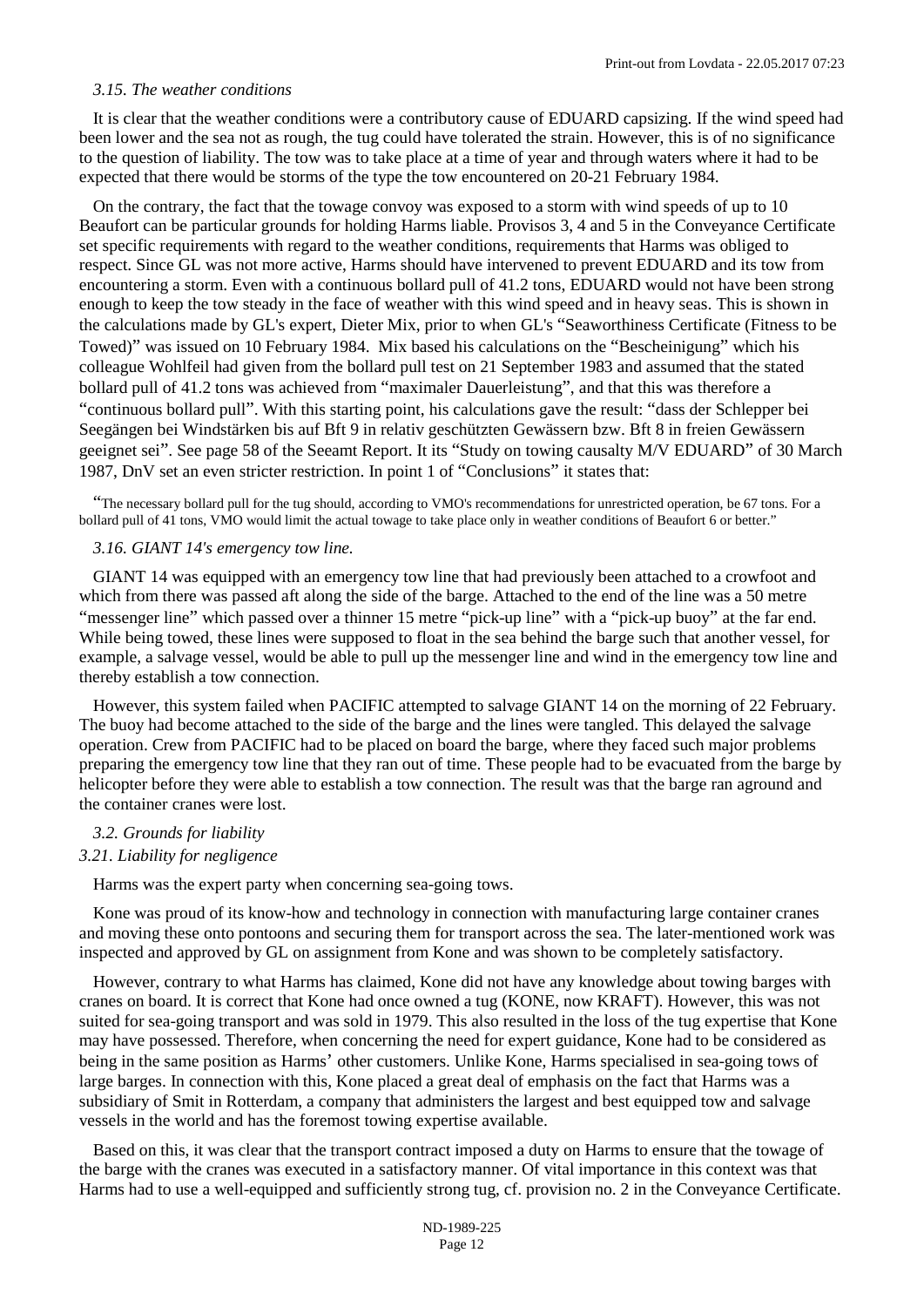GL's approval was conditional upon the transport being "effected in tow of a sufficiently strong tug". Harms (represented by Bronisch) and Johannsen (represented by Fehling, who Harms must be fully liable for) breached this obligation in a manner that must be characterised as grossly negligent and that clearly entails liability. This criticism particularly applies to the following:

(1) It was a gross miscalculation on the part of Harms to use a tug that was as weak as EDUARD for the transport. Kone had made it clear that this was an extremely demanding assignment, cf. in particular, Kone's telex of 19 August 1983 with the statement of the cranes' wind area. After having received this assignment, Harms should have immediately made calculations of the power that would be necessary to enable the tug and barge to withstand wind of a specific strength. It would then have been clear that EDUARD would not be strong enough for the winds that would have to be expected on the planned voyage and Harms would therefore have offered a stronger tug. However, no such calculations were made before the tow had commenced. The calculations that GL carried out and which resulted in the "Fitness to be Towed" certificate of 10 February 1984, were based on the incorrect assumption that EDUARD had a continuous bollard pull of 41.2 tons. However, this is not stated in the certificate and the certificate also says nothing about the assumptions it is based on in terms of wind speed. A specialist towing enterprise such as Harms cannot "hide behind" this certificate.

Since they had knowledge of the manner in which the bollard pull test of 21 September 1983 was carried out, Harms and Johannsen (Bronisch and Fehling) must have also understood that EDUARD did not have a "continuous bollard pull" of 41.2 tons.

(2) Johannsen (Fehling) must have understood that EDUARD's drum brakes had become too weak after the bollard pull had been increased significantly through the installation of a Kort-nozzle, but without there being a corresponding increase in the braking power. In any event, the accident that occurred on 11 February, when the port side tow line was lost, must have made Johannsen aware of the situation. However, GL was not notified of this and was also not summoned to inspect the tow winch in Vlissingen on 14-16 February. Criticism for failure to provide a warning also applies to Harms (Bronisch), cf. proviso 8 of the Conveyance Certificate: "In the event of any damages being found" GL's head office must be contacted "immediately and advice regarding further procedure to be followed is to be awaited."

(3) It was also a fault entailing liability that EDUARD was not equipped with "quick release". The fact that there was no requirement from the authorities or the class for this cannot be a decisive factor. This was an extremely demanding tow assignment in the middle of winter in rough waters, and it must be considered a major failure that a professional towage company used a tug for this type of assignment without ensuring that the vessel had the vital safety system that quick release provides.

(4) As noted under 3.13 above, Harms should have actively intervened to prevent EDUARD from continuing the voyage under the extreme weather conditions that arose. Liability cannot be avoided by delegating all authority to the captain of the tug, particularly when the captain has not been informed about the wind areas of the cranes and the applicable forces.

(5) The fact that GIANT 14's emergency tow line system was defective, something that proved to be fateful, was a fault that Harms must have been aware of.

#### *3.22. Liability for the guarantee that EDUARD's bollard pull was at least 41 tons.*

When it states in clause 1 of the Addendum that "The tug has at least 41 tons bollard pull", a so-called guarantee exists pursuant to contract law. It is a certain rule of law that the relevant contractual party has an objective responsibility for such a guarantee being correct. As noted under 3.11 above, "in this context, bollard pull means 'continuous bollard pull'". It is now clear than EDUARD's "continuous bollard pull" was only approximately 30 tons. There was therefore a shortfall of approximately 25%. If the tug had had the guaranteed bollard pull, the chances of the tug having ridden out the storm would have been significantly better. The fact that the tug lacked the guaranteed feature is therefore a contributory cause of the accident and the loss of the cranes and, on this basis, Harms must be held liable for the loss - without it being necessary to discuss the question of culpability.

#### *3.3. The scope of the loss*

Sampo claims compensation for the payments the company has made under the insurance policy for the container cranes, FIM 41,493,740 in total.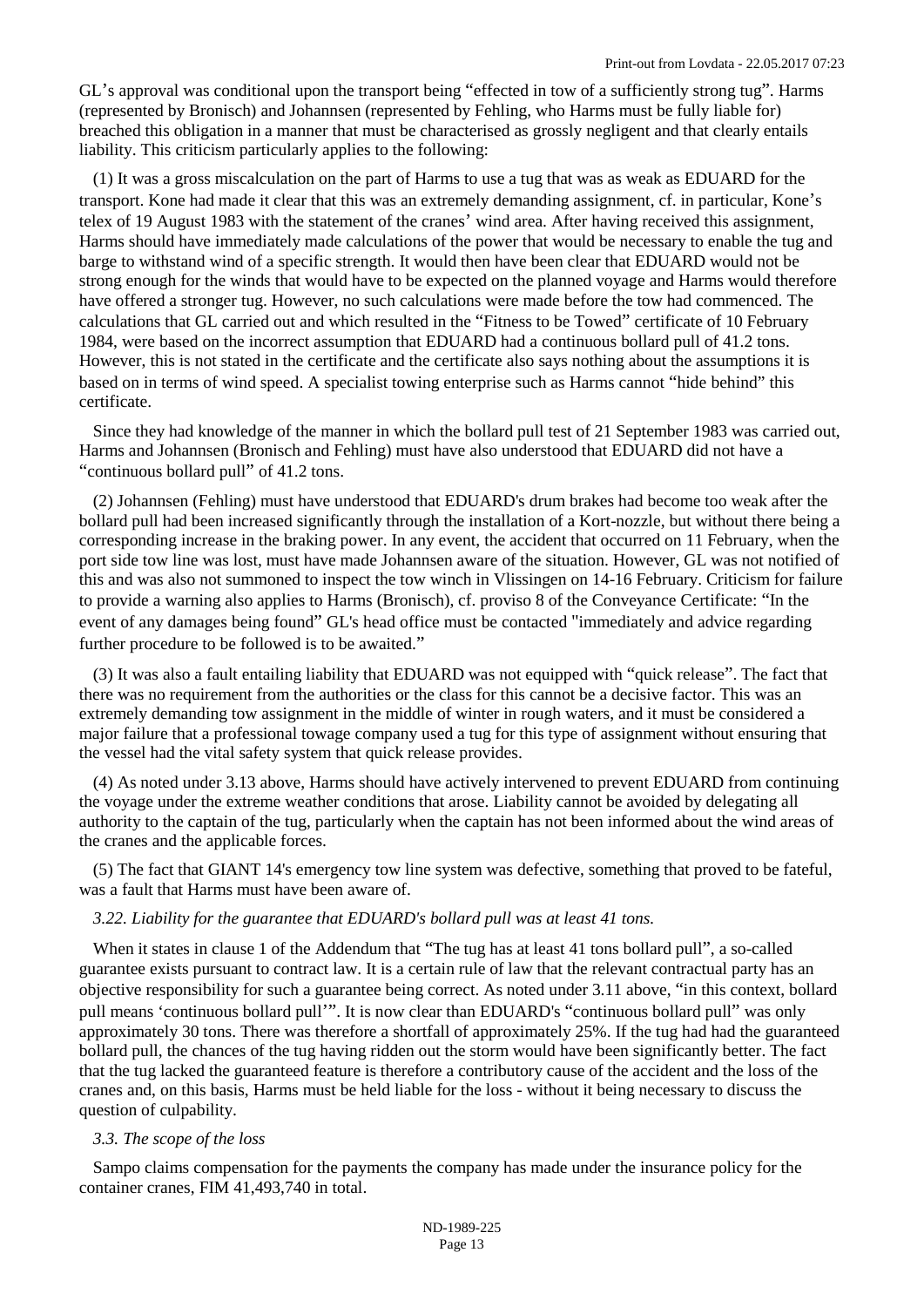Kone claims compensation for the expenses the company incurred in locating the cranes after the accident when ordered to do so by the French authorities. Compensation for these expenses, which amount to FIM 1,431,116, cannot be claimed under Kone's insurance for the cranes with Sampo.

In addition, interest is claimed on these amounts of 15% from 1 July 1985 until 1 February 1986 and 18% p.a. from 1 February 1986 until payment takes place.

## *3.4. Limitation of liability pursuant to clause 14 of the Agreement*

As a universal disclaimer, clause 14 must be interpreted restrictively. The reason that a carrier wishes to be exempt from liability for damage to deck cargo is the special risks that the cargo is exposed to when being transported on deck. Based on this, it is natural to interpret the disclaimer as only applying to damage that can be said to be the result of these particular risks. In that case, the disclaimer cannot be asserted in this instance. The fact that the cranes were loaded onto the deck of the barge was of absolutely no significance to the sequence of events. The reason for the loss was that EDUARD lost control of the tow and was dragged down. The deck cargo, i.e. the cranes, withstood everything and was not lost until GIANT 14 ran aground and capsized.

In the alternative, it is asserted that the disclaimer must be disregarded pursuant to the mandatory rule of law. It is a clear rule of law that a contracting party cannot validly disclaim liability for loss caused by the said contracting party's own intentional or grossly negligent actions. As referred to under 3.21 above, such gross negligence was exhibited by Harms'/Johannsen's management (Bronisch/Fehling) in connection with the towing assignment. Harms' liability for its subcontractor, Johannsen, means that there is also identification between Harms and Johannsen when concerning gross culpability that prevents the limitation of liability.

The plaintiffs also assert that the disclaimer must be disregarded pursuant to Section 36 [of the Norwegian](http://www.lovdata.no/pro#reference/lov/1918-05-31-4/�36) Contracts Act. It would "appear unreasonable" [if Harms should completely evade liability when negligence](http://www.lovdata.no/pro#reference/lov/1918-05-31-4/�36) displayed by people in leading positions results in total loss as in this case.

The objective liability due to a bollard pull of 41.2 tons having been guaranteed, cannot be limited in any instance and in this case the special justification for liability must take precedence to the general disclaimer.

#### *3.5. Global limitation*

The applicable Norwegian rules pertaining to global limitation (Section 234-243A of the Norwegian Maritime Code) entered into force on 1 April 1985, i.e. after EDUARD capsized. Potential global limitation must therefore apply in accordance with the older rules (Act no. 13 of 7 April 1972). Pursuant to these rules, limitation is excluded for "liability due to errors or omissions on the part of the shipowner itself". Simple negligence exhibited by the management of the responsible company is therefore sufficient to preclude the right to limit liability. There is no doubt that such negligence was exhibited by Bronisch and Fehling, who in this instance must be deemed to represent the management on the carrier side.

#### *3.6. Costs*

The plaintiffs have claimed costs from Harms and that Harms be ordered to pay the costs of the Arbitral Tribunal. In a letter of 14 November 1986 from Supreme Court Attorney Stang Lund, the plaintiffs' costs were stated as NOK 1,070,197.20, plus NGL 146,525, plus DEM 118,239, plus FIM 115,087.97. Based on the current exchange rates, the total amount is equivalent to approximately NOK 2,184,000.

#### *3.7. Claim for relief*

The plaintiffs have submitted the following claim for relief:

- 1. Harms Bergung GmbH is ordered to pay Ömsesidiga Försäkringsbolaget Sampo FIM 41,493,740.00 and Kone Oy FIM 1,431,116.00, with the addition of interest of 15% p.a. from 1 July 1985 until 1 February 1986 and 18% p.a. from 1 February 1986 until payment takes place.
- 2. Harms Bergung GmbH is ordered to pay the costs of the same parties, including the fees and expenses of the Arbitral Tribunal.

*4. Assertions and claims on the part of the defendant and intervener*

*4.1. Grounds for liability 4.11. The bollard pull*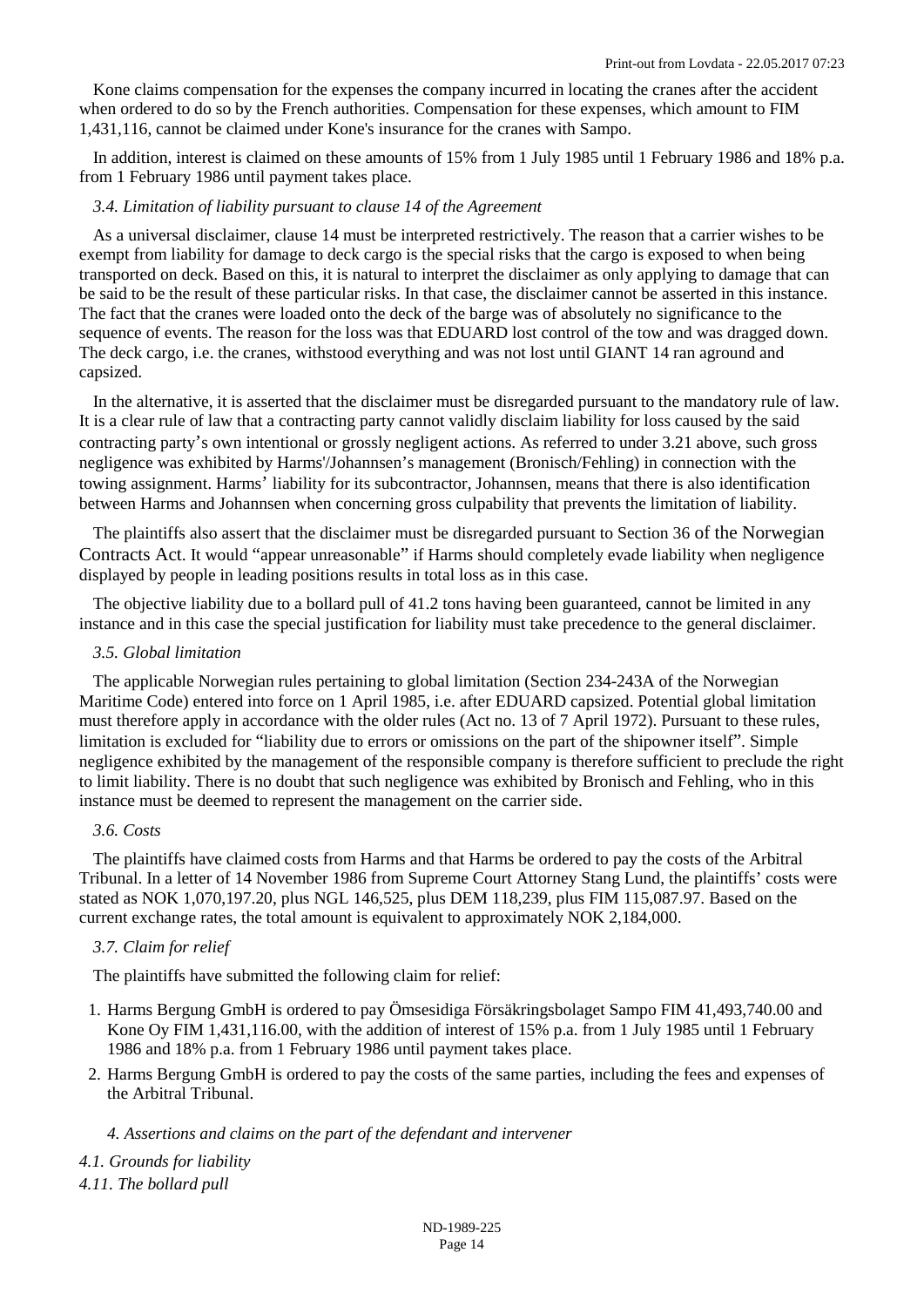In the arrangement with Harms, Kone also had to be considered a professional party when concerning the towing of cranes on barges. Kone had owned both barges and tugs and had also arranged transport with its own barges and hired tugs, including the transport of cranes with a large wind area to Qatar with the barge CHARLOTTE WESSELS. It is difficult to understand that Kone's expertise in this area disappeared upon the sale of the barge KONE. For example, Kone's Lars Mannström was an expert in tow transports. Among other things, Mannström had a good knowledge of Harms' barges.

During the negotiations for the contract of carriage, little interest was given to the issues regarding wind area and bollard pull. Kone therefore provided no information about the wind area when AXEL was proposed as the tug to be used. The assertions regarding "wind area" in Kone's telex to Harms of 19 August 1983 more closely resemble the provision of information. Kone themselves had calculated that a bollard pull of 35-40 tons was required "to keep the tow in a wind of 20-25 m/s". The relevant paragraph of the telex ended as follows: "we hope that insurance company accept 41 tons, we are controlling it". No clarification was provided by Kone's insurer, most likely because it was uncertain at this time as to which insurance company would insure the cranes. Sampo, which took over coverage in a policy dated 23 January 1984, does not appear to have been interested in the tug's capabilities. Sampo was sent GL's "Conveyance Certificate" on 30 January 1984 with the survey endorsement of 29 January. This endorsement satisfied proviso no. 12 in the certificate, but not proviso no. 2. There does not appear to have been any contact between Kone and Sampo regarding the issue of whether EDUARD was a "sufficiently strong tug". GL's "Seaworthiness Certificate" of 10 February 1984, which answered the question, was issued at Harms' request and out of consideration to this company's freight insurance. It does not appear that Sampo was informed of the certificate.

Harms agrees that the statement in clause 1 of the Addendum that "The tug has at least 41 tons bollard pull or more" constitutes a guarantee. However, the question is what "bollard pull" means in this context. Mannström and Bronisch did not touch upon this. One must then refer back to what was the standard commercial expression for bollard pull at that time.

Practices regarding statements of a tug's performance have changed somewhat over time. Previously, it was standard to express engine performance in the form of horse power. Use of tow force or bollard pull became standard in connection with assignments for the offshore industry. In lieu of standardised methods for measurement, it was natural to use the method that gave the greatest bollard pull, i.e. measuring the bollard pull at engine overload and possibly when manoeuvring the rudder. It is correct that a "peak value", which is only achieved for an instant, is of no interest. One is left with "maximum bollard pull", i.e. the bollard pull that can be maintained over a certain period when the engines are overloaded. The fact that this was the value that was most commonly used when describing tugs was confirmed by Even Skraastad, SCUA Rotterdam, who wrote the following in a letter of 22 October 1985 to attorney Stang Lund:

"When quoting bollard pull the practice has often been to adopt the maximum static pull."

The alternative "effective bollard pull" can be immediately disregarded. In addition, without evidence based on what was agreed to, one also cannot include the special bollard pull definitions set by Lloyd's ("Steady bollard pull") or DnV ("Continuous bollard pull").

In Harms' view, EDUARD satisfied the requirement of a bollard pull of at least 41 tons, defined as the "maximum bollard pull". The decisive evidence is the bollard pull test of 21 September 1983, which was performed by GL and confirmed in the "survey report" of 22 September. Harms refutes the criticism of the manner in which the test was carried out. Wohlfeil had to be able to use assistants to record the necessary readings on the pontoon and in the engine room. DnV is also no a stranger to the idea of being able to trust people. A bollard pull of 41 tons also correlates with Schaffran's calculations. Reference is also made to calculations performed by Dr. Østergaard. In the view of the defendant, Harms had no obligation to assess whether a stronger tug than EDUARD should have been used or possibly make a proposal regarding this to Kone. The agreement concerned an individually specified tug with a guaranteed bollard pull. Kone could not demand anything else. GL's "Conveyance certificate" of 19 January 1984 is not part of the contract of carriage. It was issued at Kone's request in connection with the insurance of the cranes and is only relevant in the arrangement between Kone and Sampo. Harms was not bound by this and therefore had no obligation pursuant to proviso no. 2 to ensure that the transport was "effected in tow of a sufficiently strong tug".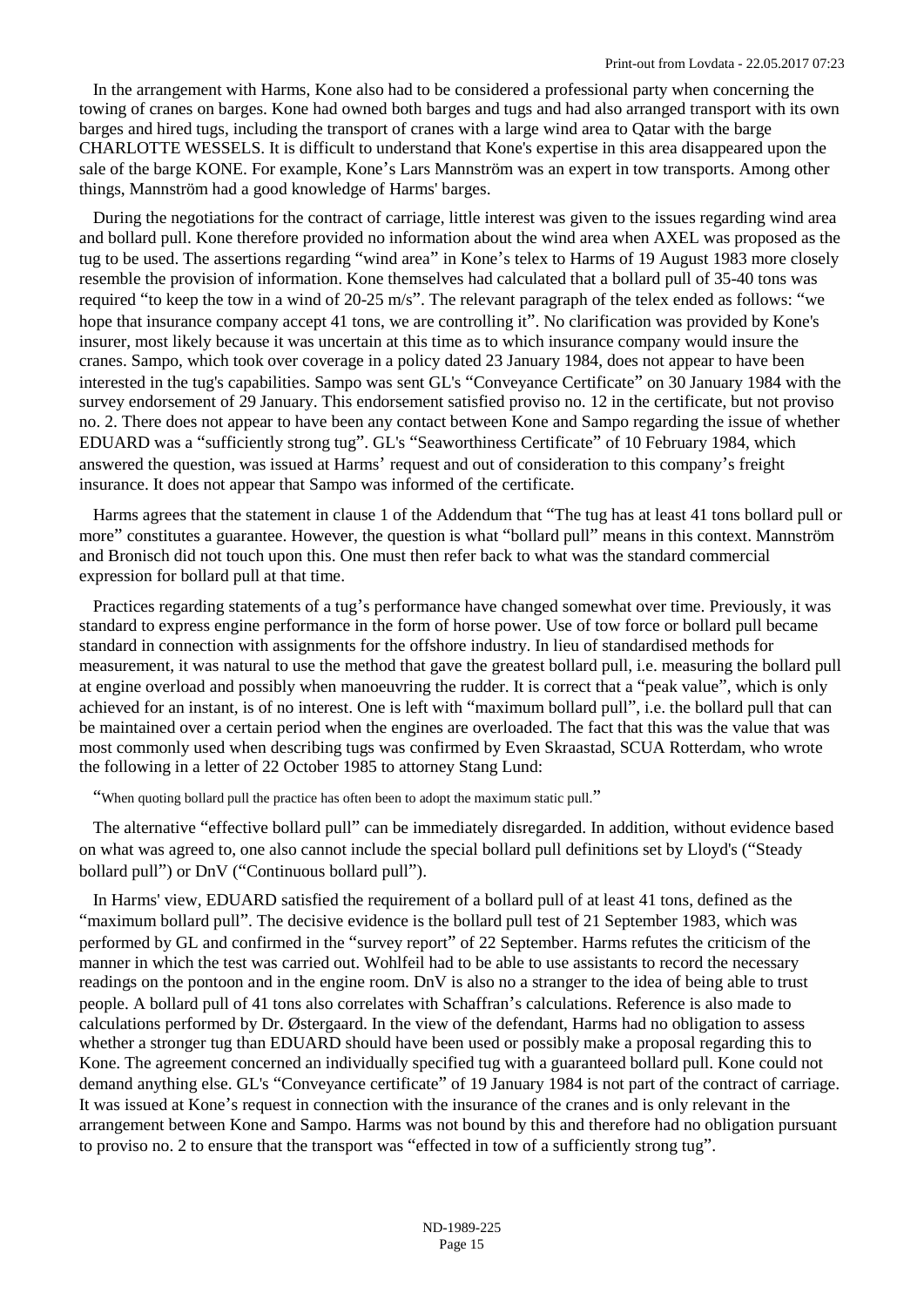The issue regarding the strength of the tug also has a price related aspect. The use of EDUARD instead of the originally proposed AXEL resulted in a significant, additional freight charge. Kone was aware that a bollard pull of 41 tons would not be sufficient to keep the tow moving under extreme weather conditions, cf. Kone's telex of 19 August 1983 to Harms, which states that a bollard pull of 35-40 tons was calculated for being able to "keep the tow in a wind of 20-25 m/s". 20-25 m/s is equivalent to Beaufort 9, "strong gale". For the planned voyage, even stronger winds had to be expected at times. In that case, Kone's requirement therefore must have been that the towage convoy should be able to tolerate controlled drifting.

In the alternative: A potential obligation for Harms to ensure that the tow was executed with a "sufficiently strong tug" would only impose a duty of care on Harms. The choice of EDUARD cannot be said to have been negligent. In any event, it must be in Harms favour that the expert body, GL, confirmed in its "Seaworthiness Certificate" of 10 February 1984 that EDUARD was "sufficiently strong for the intended voyage". Harms was unaware that the certificate had been issued based on an incorrect assumption of what GL's bollard pull test of 21 September 1983 involved.

#### *4.12. The tow winch*

The uncontrolled deployment of 500 metres of tow line from the port side drum on 10 February 1984 is a mystery. Mainka has stated that the drum brakes became increasingly more tensioned and that those on board did not notice that the line had unwound. The drag on the wire under the prevailing weather conditions must have been moderate. A subsequent inspection of the drum in Vlissingen could not detect any damage to the brake bands. The theory that the brake bands were replaced at sea must be ruled out. Could the explanation be that there had been a miscalculation of the distance to the tow and such a large amount of tow line was deployed that the line was on the inner layer of the drum?

The fact that the winch was later inspected does not mean that there was something wrong with the winch, it simply demonstrates the shipping company's high level of maintenance. The replacement of bolts that took place in Vlissingen was probably unnecessary, but confirms that the shipping company did everything to keep the winch in a first class condition.

The winch was not subject to GL's supervision and there was therefore no reason to summon the classification society for an inspection in Vlissingen, something that was confirmed by witness Oppermann from SCUA, Hamburg.

Each of the brakes on the tow drum had braking power of 42 tons. This gave a combined braking power of about double the maximum bollard pull of 41.2 tons, which was completely adequate. The criticism of the tow winch must therefore be refuted.

It was EDUARD's shipmaster, Captain Fock, who decided to continue the voyage from Vlissingen with the drum gear engaged. This matter was not discussed with any representative from Harms or Johannsen, and these companies were not aware that the gear had been used until after the accident. Engaging the gear made it possible to regulate the length of the tow line by using the winch's electrical motor without prior operation of the gear. When towing in busy and narrow waters such as the English Channel it is not unusual to sail with the gear engaged. It was also fully possible to release the tow with the gear engaged by using the winch motor. However, in order to do so the band brakes had to be loosened before the line could be deployed and it was therefore the operation of the brakes that determined the ability to jettison the tow.

In accordance with this, the criticism relating to EDUARD having sailed with the drum gear engaged must also be dismissed.

## *4.13.* "*Quick release*"

With regard to the requirements for a tug's features, the flag state's standard must be decisive, despite the contract of carriage being governed by Norwegian law. Neither the German maritime authorities nor GL have stipulated rules that require tugs constructed before 1977 to install a remote controlled emergency release of the tow line ("quick release"). The consideration behind these rules must be decisive when a standard of care is set in this area. The duty of care does not entail that one must be at the very top level in terms of safety at all times. In addition, a party that satisfies the somewhat more modest requirements from the authorities and the classification society must be considered to be on the safe side. A "bonus pater familias" does not have to be the "cleverest boy in the class". In his witness testimony, Sven Mortensson stated that in 1983-84 several of Röda Bolaget's tugs sailed without quick release and that the company still has one such boat.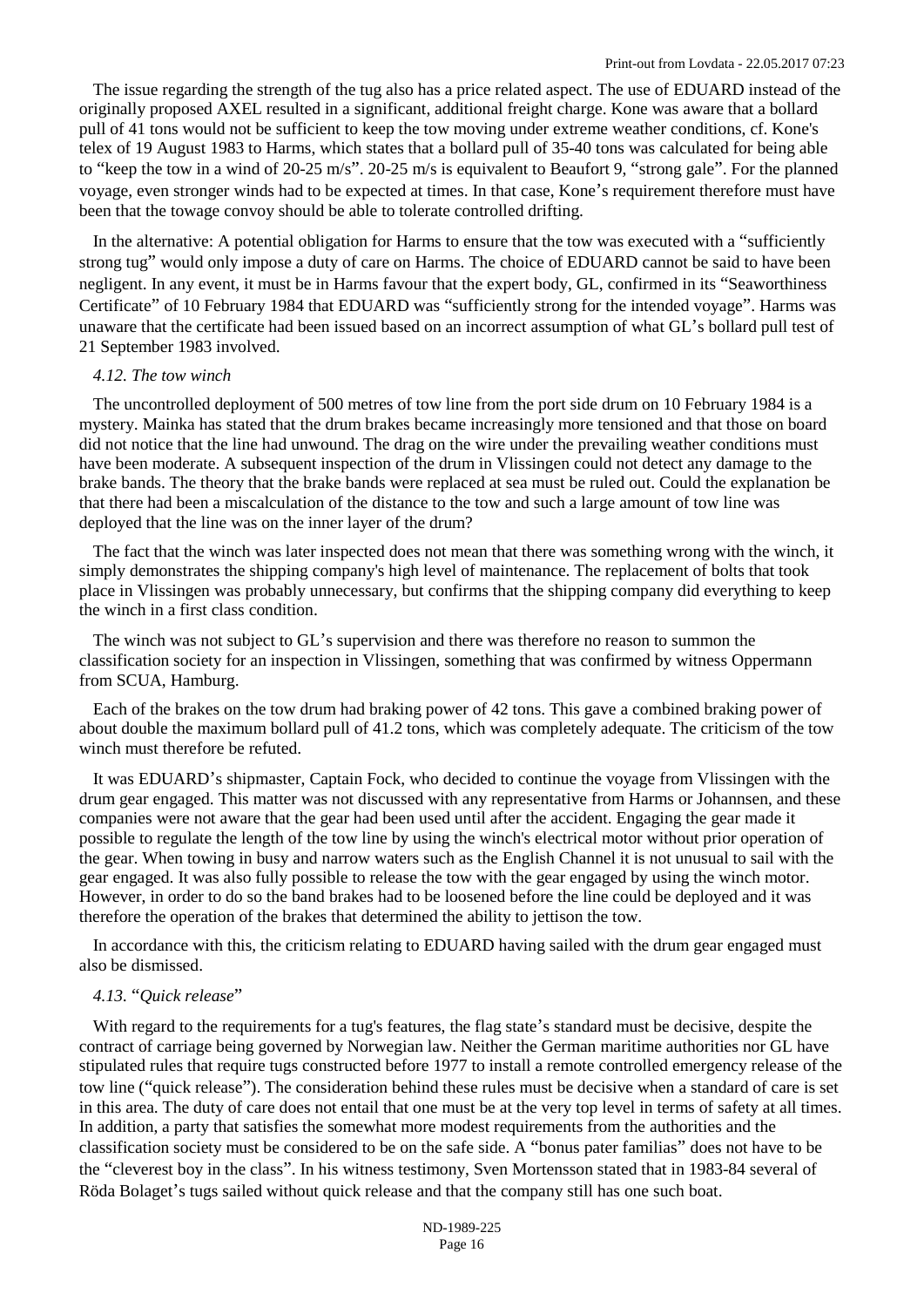There is a price element associated with quick release. If Kone wanted to have a tug equipped with this type of device, the company would have had to expect to pay a higher freight charge.

#### *4.14. The gog wire*

The gog wire winch was not used on the voyage from Vlissingen. Therefore, only the fixed "Beistopper" are of interest. These consisted of 44 mm of steel wire with a rupture strength of 125 tons and there is no reason to believe that these failed.

# *4.15. The weather conditions*

No criticism can be directed at the manner in which the weather forecast service was organised. The decision on whether to delay departure or to cancel a voyage that has commenced due to weather warnings, had to be made by the tug's shipmaster. In the situation that the towage convoy found itself in at 20:29 on 20 February 1983 when it received the extraordinary weather forecast with the storm warning, it was also not possible to call off the voyage. The towage convoy was so far from land that attempting to reach an emergency port in time was ruled out.

That a towage convoy may experience a storm is also something that one must be prepared for in connection with this type of towing assignment. One must therefore set a course towards the wind. If, after a period, it is not possible to maintain a certain speed through the water, one then switches over to "controlled drift". The engine power is reduced, but kept at a high enough level to prevent reverse drift (prior to capsizing, EDUARD was moving at a reduced speed, equivalent to 125°/min.). Using the helm, attempts are made to keep the tug up against the wind. The tow line moves a little to the side, which causes a slight heel. As long is the vessel is in open sea, drifting is harmless. A dangerous situation will only arise if the reverse drift becomes so strong that the rudder effect is lost and the tug is dragged aft with the tow line controlling the direction.

Based on what is stated here, neither the shipmaster nor the shipowner can be criticised for EDUARD experiencing wind and seas of such a magnitude that the towage convoy sometimes had to drift.

## *4.16. The emergency tow line on GIANT 14*

The witness statements that were provided by Mainka and Ebert were largely the same. The emergency tow line was arranged in an adequate manner. However, this arrangement was damaged by the sea in the period after the tug capsized when GIANT 14 was out of control. Harms cannot be held liable for this situation.

#### *4.2. Causation*

Seeamt was not able to determine the cause of EDUARD's sinking and the cause of the accident can also not be said to have been clarified at a later stage. Of the three alternatives that have been suggested, cf. section 3.1 above, the defendant agrees with alternative 2: sudden intrusion of water into the tug, with the resulting loss of stability and the tug then capsizing.

In any event, the accident cannot be said to be the result of EDUARD having had less bollard pull than what was stipulated in the contract of carriage, cf. the statement regarding controlled drifting under 4.11 above. If the towage convoy was to maintain a specific speed going forward, even during extreme wind conditions, the guaranteed 41.2 tons would also not have been sufficient, even if this had represented a "continuous bollard pull". In its "Study" of 30 March 1987, DnV stated that EDUARD should have had a minimum bollard pull of 67 tons if the towage convoy was to have been given permission to sail without "strong operational limitations".

Possible deficiencies in the tow winch could not have been a contributory cause of the accident. The chances of salvaging the barge with the cranes would most likely have increased somewhat if the tow line had been detached when EDUARD heeled. However, it must also be taken into consideration that in the initial period following the accident, EDUARD acted as a drag anchor for the barge and thereby slowed down its drift towards land. Under all circumstances, the decisive factor is that during the accident it would have been impossible to remove the tow line even if EDUARD had sailed without the drum gear engaged. The brakes on the drum would still have had to be released. It was also impossible to do this in the very brief period of time available, with the furious weather, major heel, and the sea well above the aft deck where the brakes had to be manoeuvred.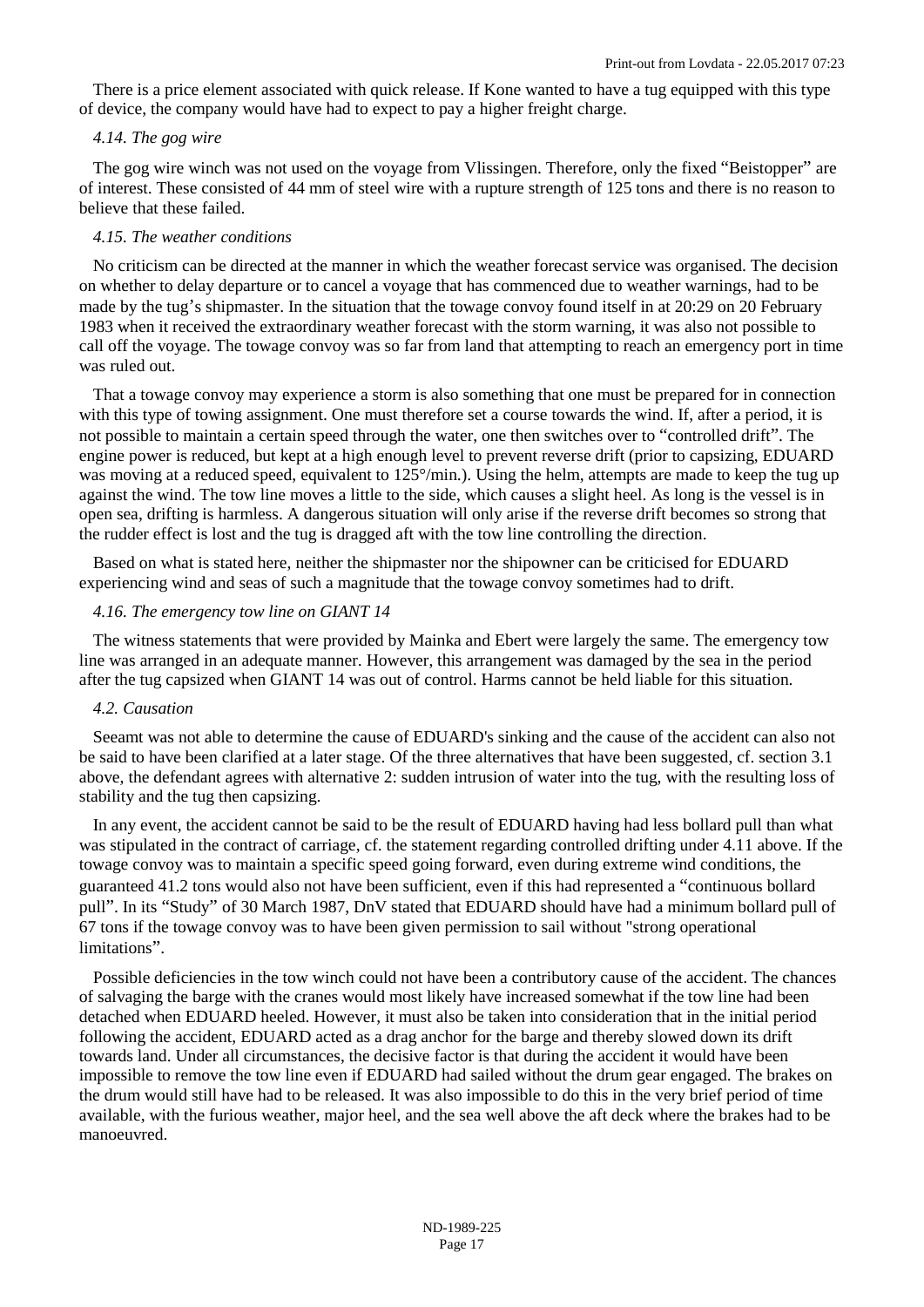## *4.3. Limitations of liability*

Clause 14.1 of the Agreement is clear, and the restrictive interpretation proposed by the plaintiffs is inconsistent with the wording. This form of total disclaimer for deck cargo is not unusual. It involves a rational sharing of the risk between the parties. Kone had to insure the cranes and bear the cost of the premiums. If Harms also had to cover the risk of loss and corresponding cost of premiums, this would have been of significance when determining the amount Kone had to pay for the transport.

However, Harms understands that it cannot assert the disclaimer if the plaintiffs are found to have established that the loss was the result of intent or gross negligence on the part of Harms' management. Errors that may have been made at the management level of Johannsen's organisation are of no significance in this context. There is even less reason to take into consideration errors made by GL's management.

The disclaimer in clause 14.1 must also preclude Harms from being held liable for the "guarantee" that EDUARD had a bollard pull of 41.2 tons. The requirement for such liability is that the Arbitral Tribunal accepts the plaintiffs' interpretation of the expression "bollard pull", i.e. that the hidden dissent that existed on this point is resolved in favour of the plaintiffs. Under no circumstances can the fact that Harms did not understand what Kone meant by bollard pull be grounds for blaming the shipowner of gross negligence.

In the alternative, Harms asserts the limitation of liability in clause 14.3, i.e. limitation to an amount equal to the "freight payable or paid", calculated at DEM 875,700.

There can be no question of invalidating clause 14 pursuant to [Section 36](http://www.lovdata.no/pro#reference/lov/1918-05-31-4/�36) of the Norwegian Contracts Act. Clause 14 establishes the sharing of risk, which is standard in towing arrangements and which forms the basis for rational insurance coverage for the transport risk.

Further in the alternative, global limitation is asserted pursuant to Chapter 10 of the Norwegian Maritime Code. Harms has not exhibited sufficient negligence to have lost the right to limit liability. It is accepted that the limitation amount, calculated based on the tonnage of the barge and tug, is SDR 190,000.

## *4.4. The extent of the loss*

[Harms claims that interest on Kone's claim can only be imposed from 4 April 1986, i.e. from one month after](http://www.lovdata.no/pro#reference/lov/1976-12-17-100/�2)  the case was commenced, cf. Section 2.1 [of the Norwegian Delayed Payments Act.](http://www.lovdata.no/pro#reference/lov/1976-12-17-100/�2) Harms has otherwise made no particular objections to the plaintiffs' calculation of loss.

## *4.5. Costs*

Harms has claimed payment of costs and that the plaintiffs, relative to the defendant, are ordered to pay the fees and expenses of the Arbitral Tribunal. According to attorney Sørlie's letter of 19 October 1989, Harms' costs amount to NOK 613,513.10, plus DEM 36,485.00, which, based on the present exchange rate, is a total of approximately NOK 750,460.

With regard to the plaintiffs' calculation of costs, Harms asserts that expenses totalling approximately NOK 1.2 million for expert assistance are higher than necessary for the adequate preparation and implementation of the case. Coverage of expenses associated with Seeamt's work cannot necessarily be claimed.

## *4.6. Harms has submitted the following prayer for relief:*

- 1. The Arbitral Tribunal finds in favour of Harms Bergung GmbH.
- 2. Ömsesidiga Försäkringsbolaget Sampo and Kone OY are jointly ordered to pay Harms Bergung GmbH's costs, and, in the internal arrangement, to pay the fees and expenses of the arbitral tribunal in their entirety.

## *4.7. The intervener*

Johannsen has fully acceded to the claims asserted by Harms and has submitted the following claim for relief:

- 1. Johannsen & Sohn accedes to point 1 of Harms Bergung GmbH's claim for relief.
- 2. Ömsesidiga Försäkringsbolaget Sampo and Kone Oy are jointly ordered to pay J. Johannsen & Sohn's costs.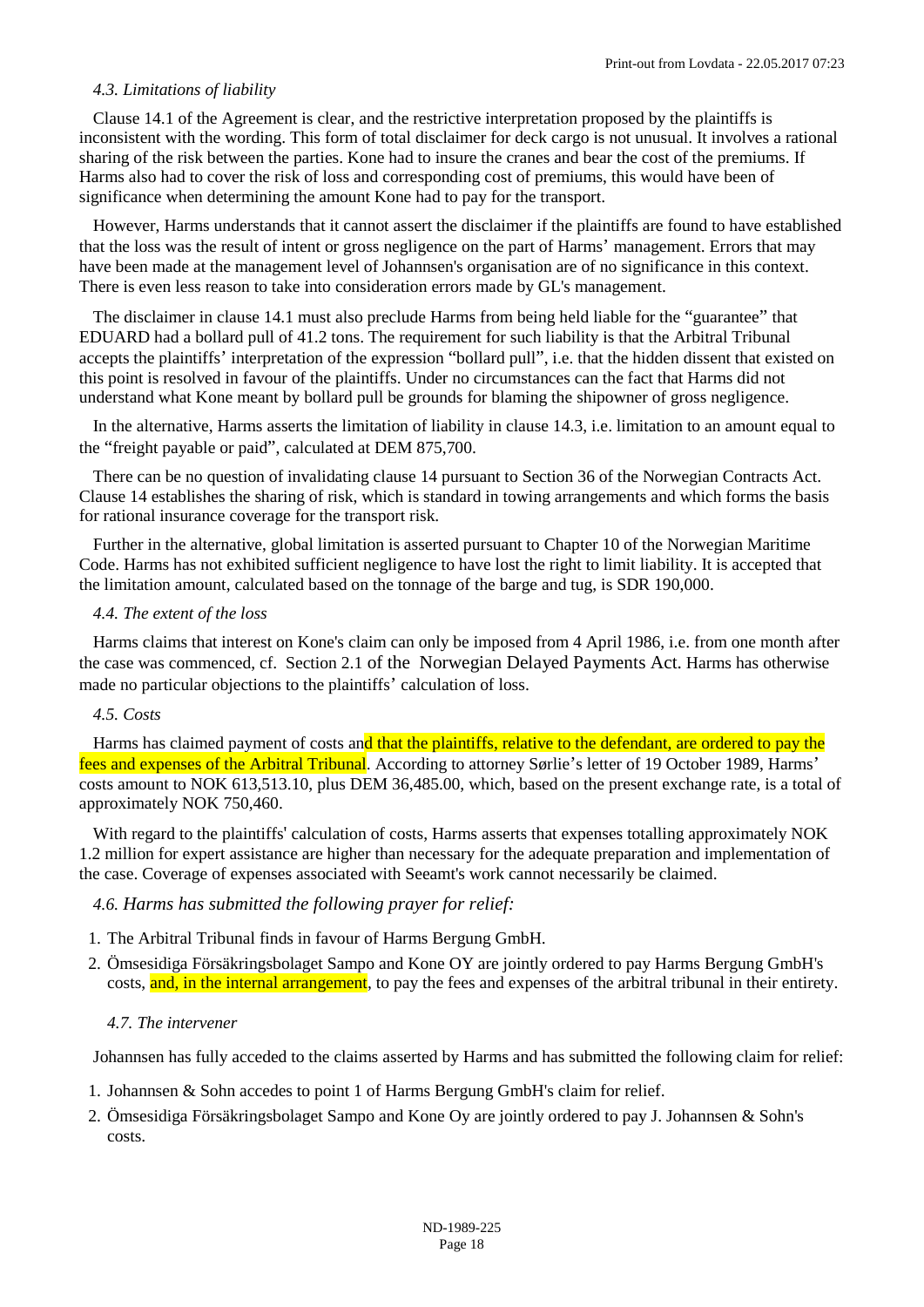According to attorney Rafen's statement of 23 October 1989, Johannsen's costs amount to NOK 334,488.5, plus DEM 90,228.60, which, converted according to the present exchange rate, amounts to a total of approximately NOK 673,600.

## *5. The Arbitral Tribunal's remarks*

#### *5.1. The accident case. Overview*

The documentation submitted and witness testimony provided during the arbitration case have not provided complete clarity about the causes of EDUARD capsizing on 21 February 1984. However, after a thorough assessment of all information that has emerged, the Arbitral Tribunal finds that the explanation provided by Seeamt Lübeck and DnV is the most probable. See pages 76-82 of the Seeamt Report and DnV's "Study on the towing casualty M/V EDUARD", dated 30 March 1987. In section 5.2 in the latter-mentioned report it states that:

"The towage was according to VMO's estimates not able to make any forward advances, and was most probably drifting backwards at a velocity in the order of 2-4 knots. It is reasonable that this drifting situation was difficult to control taking tug size and delivered bollard pull into consideration. (32-38 tons bollard pull and a length between perpendiculars of 33.5 meter.)

It is reasonable to assume that an angle did arise between the tug's heading angle and the towline prior to the casualty, either due to a failure of the gog wire arrangements or the tug being hit by a heavy wave and heeled. The towline pull component resulted in increased heeling as described in the following section."

The following was stated in section 5.3 regarding "the increased heeling":

"Hence, the conclusions from Germanischer Lloyd are found reasonable, stating that the rolling of the tug in heavy seas played an important part in the capsizing. After the initial heeling due to a heavy wave, or a failure of the gog wire arrangements, the tow line was immediately tensioned up due to the large windage area of the barge, thus preventing the tug from righting itself; the next wave will cause a new rolling; the towline will be further tensioned up, following further build up of tow line tension for each rolling of the tug, until a position of 70-90 degrees is reached. In this position, only the buoyancy of the superstructure prevented the tug from capsizing; and as the hull was flooded through windows and doors in the wheelhouse, the tug inevitably capsized and sank."

The following assessment of the question of liability is based on this explanation, which for Harms and Johannsen must appear to be the least favourable alternative.

Seeamt and DnV's explanation does not in itself provide any basis for deciding on the question of liability. Within the framework of this explanation, the Arbitral Tribunal must review the acts and omissions on the part of Harms and Johannsen that may have had a negative impact on the sequence of events and which therefore may entail liability. This review is undertaken in sections 5.3 to 5.7 below.

However, before the Arbitral Tribunal addresses these individual elements relating to the question of liability, it considers it appropriate to first assess the general requirements for Harms to be held liable, first and foremost, the interpretation of the disclaimer in clause 14 of the contract of carriage and the validity of this clause, cf. section 5.2 below. The solutions that the Arbitral Tribunal arrives at when concerning these issues will thus entail a considerable simplification of the subsequent assessment of each of the possible grounds for liability.

#### *5.2. Grounds for liability - general considerations*

#### *5.21. The legal rules pertaining to transport liability when transporting by barge*

An agreement for transporting goods by sea on a barge that is being towed is - unlike the agreement between tug and tow - a freight agreement by law and therefore governed by the rules in [Chapter 5 of Norwegian](http://www.lovdata.no/pro#reference/lov/1893-07-20-1/kap5)  [Maritime Code 1893, cf. Brækhus in Marius no. 1 \(1975\) 8, Grönfors: Sjölagens bestemmelser om](http://www.lovdata.no/pro#reference/lov/1893-07-20-1/kap5)  godsbefordran (1982) 21 and Philip and Bredholt: Søloven, 2. ed. (1986) 111-112. Since in this instance, the transport commenced in Finland, which is a signatory to the 1924 Bills of Lading Convention which was amended by the 1968 Protocol and the so-called Hague-Visby [rules, it is, as](http://www.lovdata.no/pro#reference/lov/1893-07-20-1/�169) a starting point, the mandatory [Finnish rules relating to transport liability that are decisive, cf. Section 169](http://www.lovdata.no/pro#reference/lov/1893-07-20-1/�169), subsection 2 of the Norwegian Maritime Code. [However, Section 169, subsection 5 of the Norwegian Maritime Code permits the parties to](http://www.lovdata.no/pro#reference/lov/1893-07-20-1/�169)  enter into a valid agreement for the transport to be governed by the Hague-Visby rules of a different state to that which is stipulated in [Section 169](http://www.lovdata.no/pro#reference/lov/1893-07-20-1/�169), subsection 2. The provision in clause 18 of the Addendum that "Norwegian law to apply" is therefore valid, including for the mandatory rules of law regarding transport liability.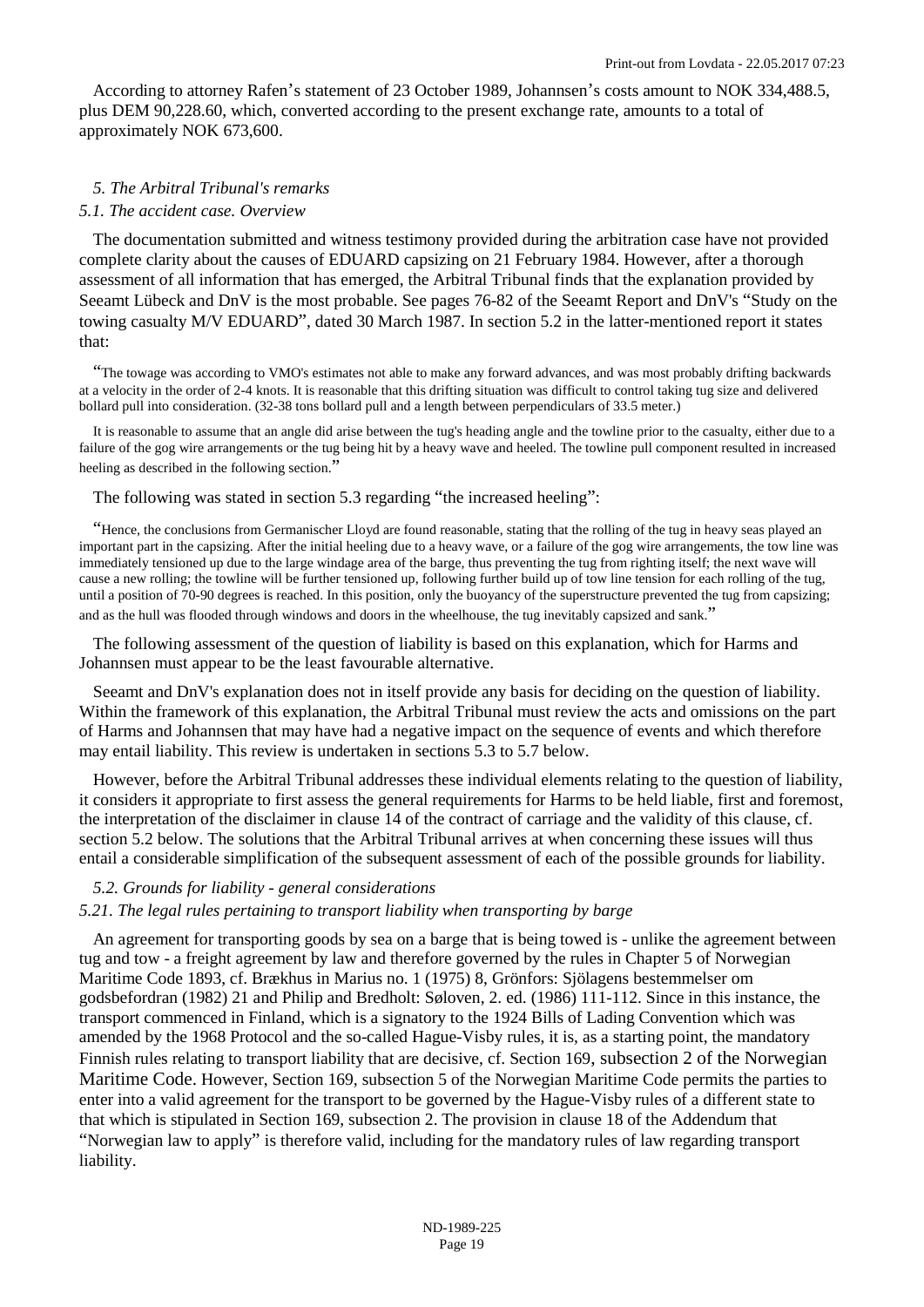The general rule regarding transport liability is found in Section 118, [subsection 1 of the](http://www.lovdata.no/pro#reference/lov/1893-07-20-1/�118) Norwegian Maritime Code: The carrier, in this case Harms, is liable "for losses resulting from the goods being lost, damaged or delayed while in the custody of the carrier on board or ashore, unless the carrier establishes that the loss was not due to fault or neglect on the part of the carrier or any party the carrier is responsible for." Among those the carrier is responsible for in this instance include the leadership and crew of the tug that was used for the transport, cf. Brækhus: Rederens husbondsansvar (1954) 30 note 58.

Certain exceptions to the general rule are authorised in Section 118, subsection 2. The most important provision here is Section 118, subsection 2a, which exempts the carrier from liability for loss "resulting from fault or neglect in the navigation or management of the ship" exhibited by any party the carrier is responsible for. Therefore, pursuant to the rules in the Norwegian Maritime Code, Harms will not be liable for the errors EDUARD's crew may have made in the navigation or handling of the tow and tug. [However, Section 118](http://www.lovdata.no/pro#reference/lov/1893-07-20-1/�118), subsection 3 sets an important restriction for applying [Section 118,](http://www.lovdata.no/pro#reference/lov/1893-07-20-1/�118) subsection 2a: The carrier is always liable for losses resulting from the ship not being seaworthy at the commencement of the voyage if the carrier or a party the carrier is responsible for, failed to exercise proper care.

In principle, the liability rules in Se[ction 118 are](http://www.lovdata.no/pro#reference/lov/1893-07-20-1/�168) mandatory and cannot be deviated from by an agreement to [the detriment of the cargo owner, cf. Section 168, subsection 1.](http://www.lovdata.no/pro#reference/lov/1893-07-20-1/�168) [However, there are certain exceptions to](http://www.lovdata.no/pro#reference/lov/1893-07-20-1/�168)  the mandatory rules in [Section 168, subsection 2. What is of interest in this context is that](http://www.lovdata.no/pro#reference/lov/1893-07-20-1/�168) [Section 168,](http://www.lovdata.no/pro#reference/lov/1893-07-20-1/�168)  subsection 1 does not prevent that "a restriction in the carrier's liability for loss or damage may be agreed ... when transporting ... goods that are stipulated in the freight agreement as deck cargo and carried on deck".

The legal policy background to the deck cargo rule is obviously the exposed position of the deck cargo, i.e. the risk of surface water damage and being washed overboard etc., together with evidence related problems that assert themselves in this context. The contractual freedom pursuant to [Section 168](http://www.lovdata.no/pro#reference/lov/1893-07-20-1/�168), subsection 2 enables the carrier to protect itself from these special risks. A clause that "reverses" the burden of proof pursuant to Section 118, subsection 1 may be sufficient, i.e. the carrier only accepts liability for damage or loss of deck cargo if evidence is presented that the damage or loss was due negligence on the part of the carrier. A disclaimer of liability for damage and loss caused by the typical risks associated with deck cargo extends somewhat further and would therefore have been avoided if the cargo had been placed in the hold. However, [Section 168](http://www.lovdata.no/pro#reference/lov/1893-07-20-1/�168), subsection 2 does not set the limit here. The law is worded in such a way that full disclaimer of liability for deck cargo is permitted, however the general restrictions that are set for contractual freedom when concerning disclaimers must also apply for disclaimers in freight agreements, cf. sections 5.23 and 5.24 below.

The liability rules in Section 118 can clearly be deviated from to the benefit of the cargo owner. For example, this may occur by the carrier "guaranteeing" that the ship has certain features that are of importance to the cargo's safety. See section 5.32 below.

## *5.22. The disclaimer in clause 14 of the* "*Agreement*"

Kone's cranes etc. were carried as deck cargo on GIANT 14 in full compliance with the agreement between the parties, cf. th[e introduction in clause 14](http://www.lovdata.no/pro#reference/lov/1893-07-20-1/�168): "Cargo to be shipped on deck of the pontoon ...". The requirements in Section 168, subsection 2 of the Norwegian Maritime Code for the valid disclaimer of liability are therefore satisfied.

The actual disclaimer in clause 14.1 is clear and unequivocal: The cargo was to be transported "at company's (Kone's) risk, the carrier not being liable for any loss or damage of whatever nature whosoever and by whomsoever caused".

The plaintiffs' claim that the clause must be interpreted restrictively, such that it only exempts the carrier from liability for the consequences of the typical risks associated with deck cargo. The Arbitral Tribunal cannot agree with this. Neither the wording of the clause, the negotiations that resulted in the contract of carriage nor other relevant background information provide any grounds for such an interpretation. The proposed restriction of the scope of the clause would entail censoring of the clause and should, in this instance, be done openly, cf. 5.23 and 5.24 below.

*5.23. Liability for deliberate or grossly negligent actions on the part of people at management level of a contracting party*'*s organisation*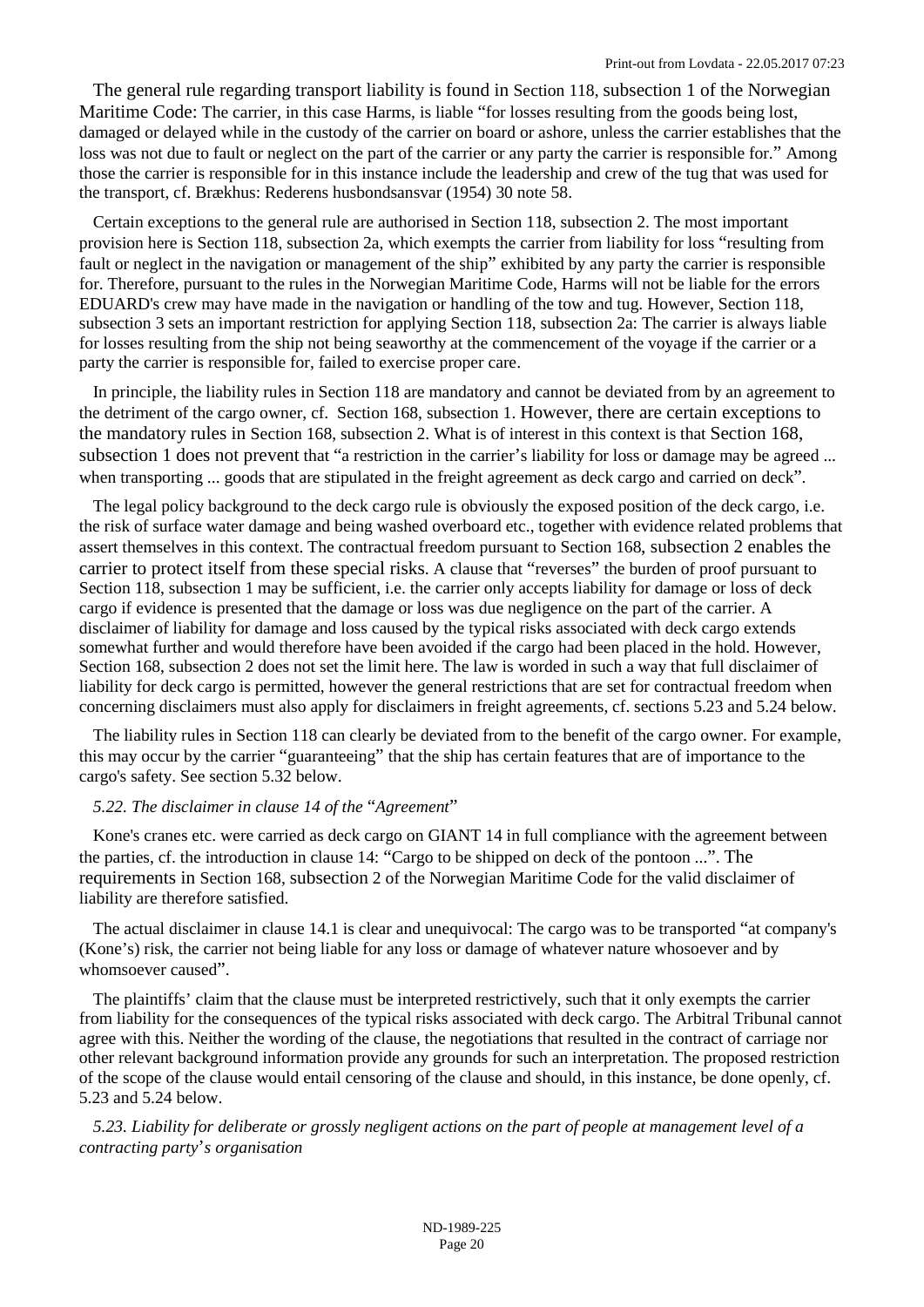It is established Norwegian law that a contracting party cannot validly disclaim liability for damage caused to the other contracting party due to intent or grossly negligent actions that are in violation of the contract, cf. *Krüger:* Norsk kontraktsrett (1989) 784 with further references. Equated with errors by the contracting party's personnel are errors committed at the management level of the contracting party's company. When, as in this case, the contracting part is a company, there will only be issues regarding errors made at management level. Harms' procurist, Bronisch, was clearly at this level. The disagreement between the parties, and the doubt, first manifests itself when it is asked whether errors at management level at Johannsen must be equated with errors at management level at Harms, i.e. whether the identification of Harms' subcontractor Johannsen shall also apply when concerning invalidating a disclaimer due to serious errors at management level.

The Arbitral Tribunal is not aware of case law that sheds light on this issue and can also not see that this has been discussed in legal doctrine. The solution must therefore be sought in actual considerations. The rule that liability for serious errors at management level cannot be validly waived can be said to protect the other contracting party from the complete dilution of contractual liability. There must be a party with a certain minimum liability behind any contractual obligation. A contracting party often has a broad right to involve independent assistants that, in relation to the relevant contracting party, agree to carry out larger or smaller parts of the contractual obligation. In that case, part of the management function is transferred to the assistants. If serious errors by the assistants at management level were not equated with serious errors by the contracting party's own management, the management liability, and thereby the actual contractual liability, could be greatly diminished. At any rate, there should be identification at management level when a contracting party has used an independent assistant to fulfil important parts of the contract, parts that most contractual parties will be responsible for themselves.

Applied in this situation, this viewpoint leads to identification at management level between Harms and Johannsen. A carrier must not only provide space for the goods that are to be transported, it must also ensure that the goods are transported from the port where they are loaded on board to their port of destination, and for this engine power is required. Propulsion machinery will normally be an integrated part of the transporting vessel and serious management errors in connection with the machinery will therefore entail liability. When concerning transport by barge, the propulsion function was assigned to an independent assistant, the tugboat company. If the minimum protection the cargo owner has for normal sea transport is not to be significantly reduced when the cargo is towed, serious errors on the part of the tugboat company's management must result in liability, irrespective of the disclaimers. Therefore, the Arbitral Tribunal's conclusion on this point is that Harms must be responsible for damage caused by possible negligent actions committed by Johannsen's procurist, Fehling.

The plaintiffs have claimed that GL's "Fitness to be Towed" certificate cannot exempt Harms from liability for providing a sufficiently strong tug. Harms cannot "hide behind" the classification society. The Arbitral Tribunal does not understand this as being an assertion that Harms must be responsible for errors committed by GL and that there must also be identification for errors at management level at GL. Such an assertion would also not be successful. A carrier does not have general liability for subcontractors for employees of the classification society, cf. among others, Brækhus: Rederens husbondsansvar (1954) 32. There is therefore no reason to set mandatory, and therefore more stringent identification, at management level.

## *5.24. Censoring the agreement pursuant to Section 36 of the Norwegian Contracts Act?*

Section [36](http://www.lovdata.no/pro#reference/lov/1918-05-31-4/�36) of the Norwegian Contracts Act, as it is presently worded, was adopted and entered into force on 4 March 1983 and therefore applies for the contract of carriage of 12/19 December 1983. This section permits the Arbitral Tribunal to partly or fully disregard the disclaimer in clause 14 "to the extent that it would be unreasonable or contrary to sound business practice to assert this". The later-mentioned alternative can be disregarded. It has not been demonstrated that there is any established "business practice" when concerning the regulation of liability in contracts of carriage as in this instance. The question will be whether censoring should occur in accordance with the unreasonableness alternative. It is not necessary to assess and possibly invalidate clause 14 in purely general terms. The question must be put forward specifically: Would it be unreasonable for Harms to evade any liability for the two expensive container cranes and their accessories that were a total loss during the transport that Harms had undertaken to provide?

The answer must undoubtedly be in the affirmative when concerning liability for the consequences of intentional or grossly negligent actions on the part of Harms' management that were in violation of the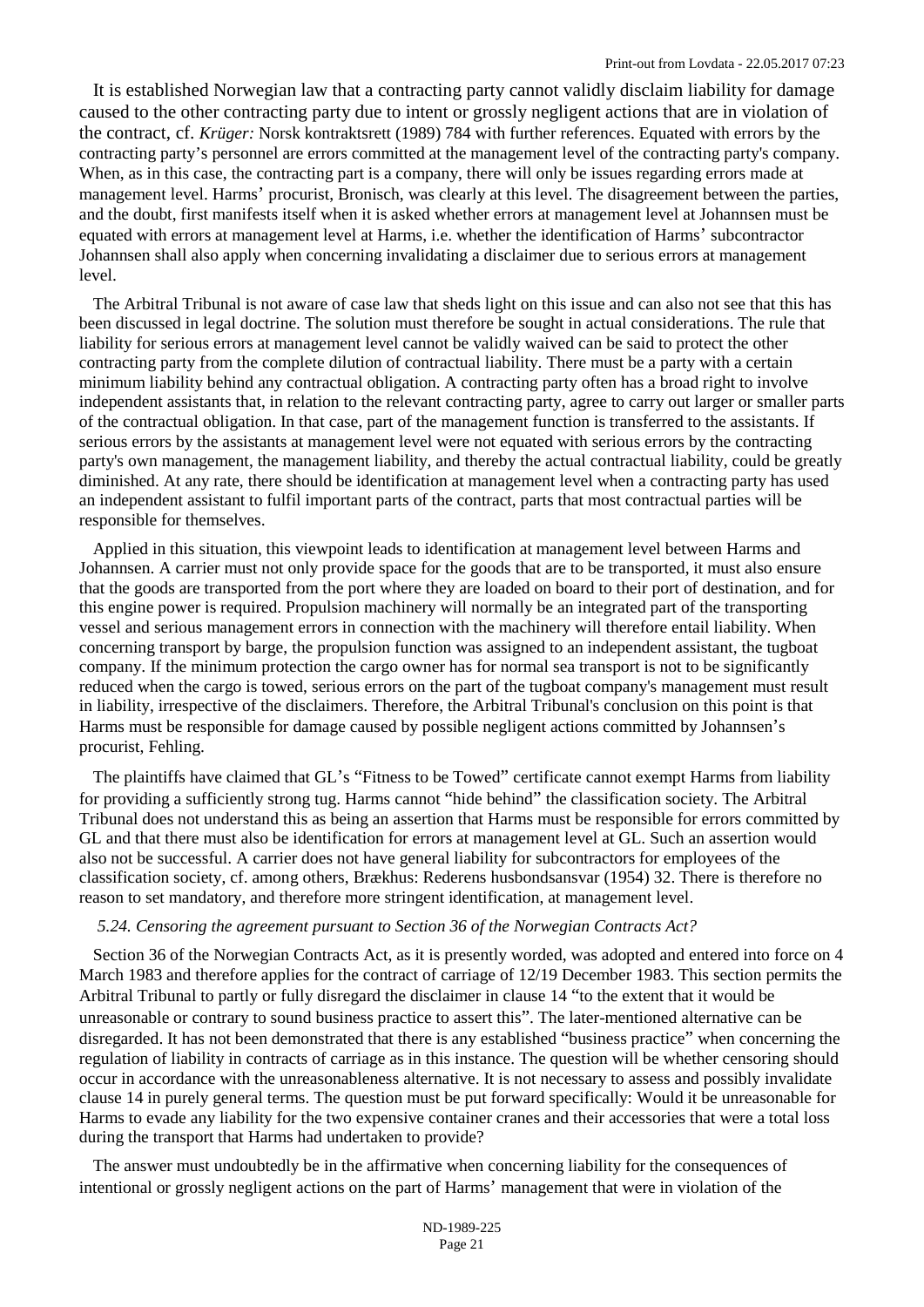contract. However, liability for such actions can be based directly on an older and well-established mandatory rule of liability. On the other hand, invalidating the disclaimer cannot deprive the carrier of the protection against liability that is stipulated in [Section 118, subsection 2a of the](http://www.lovdata.no/pro#reference/lov/1893-07-20-1/�118) Norwegian Maritime Code. Censoring the agreement pursuant to Section 36 of the [Norwegian Contracts Act](http://www.lovdata.no/pro#reference/lov/1918-05-31-4/�36) can therefore only be relevant for liability for loss due to simple negligence at management level or deliberate or negligent error or omission committed outside the nautical area of any of the assistants Harms had liability qua employer for.

In the doctrine, criticism has been directed at extensive disclaimers for transport liability for deck cargo. In Gram: Fraktavtaler, 4th edition. (1977) 137, the following is stated about the deck cargo clauses:

"The clauses for utilising contractual freedom on this point have varied. There are clauses that firmly disclaim any liability for this. This is unreasonable and, at the very least, the shipowner should be liable for seaworthiness in relation to the ship's safety. If the ship capsizes because the captain has not taken on enough bunkers, there is no reason that the shipowner should evade having to pay for the deck cargo. Normal damage from unloading is also not linked to the cargo having been carried on deck. However, scratches on the paintwork of unpackaged motor vehicles are."

This was written before Section [36](http://www.lovdata.no/pro#reference/lov/1918-05-31-4/�36) of the Norwegian Contracts Act was adopted and it is unlikely that Gram used the term "unreasonable" to suggest that the mentioned disclaimers must be invalid. On the contrary, the intention was to provide the shipowners with an indication of the extent to which they should utilise the freedom the Hague-Visby rules give them to disclaim liability. In addition, Gram's statement applies to liability under liner bills of lading, i.e. in a sector where the carrier, the liner shipping company, often has a strong and sometimes monopolistic position in relation to the many shippers and when consumer law viewpoints are applicable.

The transport arrangement in this case was of a completely different character. This was a special transport with a considerable degree of difficulty and with clear and particular elements of risk which have no parallels with cargo transport using conventional vessels. It also involved two contractual parties that both had considerable business experience and insight. In terms of negotiations, they also must be considered to have been equals. Neither of them had a dominant financial position or market position that made it possible for them to force through contractual provisions against the wishes of the other party. For such a relationship, one should be very reluctant to censor the agreement pursuant to Section 36 of the [Norwegian Contracts Act](http://www.lovdata.no/pro#reference/lov/1918-05-31-4/�36).

In addition, the regulation of liability pursuant to Clause 14 cannot simply be characterised as arbitrary. With the large amounts that were at stake and the dangers that threatened this special form of transport, it was clear that the transport risk had to be covered by insurance. Transport insurance (property insurance) for the cranes could have been taken out with either the owner Kone or the carrier Harms as the insured. The insurer would then only be able to exercise the right of recourse against Harms in the event of gross culpability. However, an almost identical result is achieved when the owner alone takes out transport insurance, but also accepts a disclaimer from the carrier. As long as it is valid, such a disclaimer will also bind the insurer in the event of possible recourse against the carrier and thereby reduce or completely remove the need for independent insurance (liability insurance) for the carrier. The idea of such a rational sharing of risk appears to have been the intention when, in its telex of 13 September, Kone added the following immediately after the proviso regarding exemption of liability for deck cargo: "cargo will be insured at your risk and expenses by you".

Based on what is stated here, the Arbitral Tribunal finds that it cannot disregard Clause 14 beyond what is asserted under section 5.23 below.

## *5.3. EDUARD*'*s bollard pull*

## *5.31. The risk of capsizing would have been reduced with a stronger tug*

Based on the hypothesis concerning the accident which the Arbitral Tribunal has accepted, cf. section 5.1 above, and based on the calculations that are now available for the necessary bollard pull at different wind speeds, it appears clear that the risk of an accident of the type that occurred could have been reduced and perhaps completely avoided if GIANT 14 had been towed by a stronger tug than EDUARD. The towage convoy could then perhaps have held up against the wind and the drifting in an aft direction could at least have been limited to such an extent that the tug would have maintained control and guidance of the tow. The question is then whether Harms can be held liable for EDUARD proving to have lacked sufficient strength for the assignment.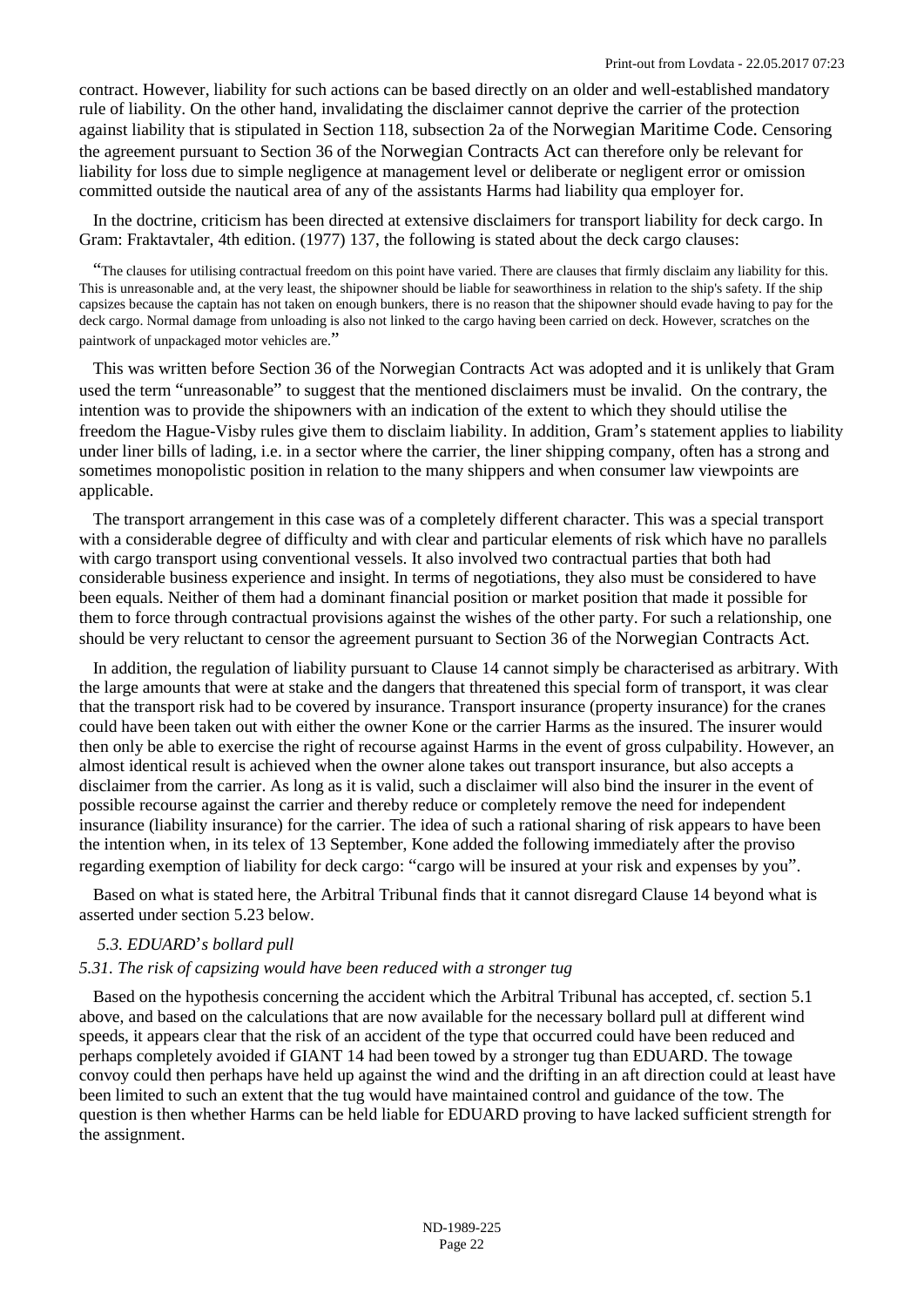## *5:32. Liability pursuant to clause 1 in the* "*Addendum*"*:* "*The tug has at least 41 tons bollard pull or more*"*?*

The parties agree that the quoted statement in the contract constitutes a "guarantee" pursuant to contract law, and that, regardless of fault, Harms is responsible for the assertion being correct. However, the parties disagree about how the guarantee should be understood. Does it apply to "continuous bollard pull" as asserted by the plaintiffs, or does it apply to "maximum bollard pull" achieved from a certain overloading of the engines as asserted by the defendant?

This question does not appear to have been addressed during the contract negotiations. The parties appear to have understood "bollard pull" as being a specific, unambiguous term. The many different tug-related terms that have now been presented, cf. section 2.5 above, were only first brought into the discussion after the dispute between the parties had arisen. Kone, and thereby also Sampo, were entitled to be presented with "accepted certificates according to bollard pull", cf. clause 1 of the "Addendum". However, it does not appear as if the plaintiffs asked for any such certificate nor were they sent GL's "survey report" of 22 September 1983.

Based on this, it must be correct to accept the meaning of "bollard pull" that was standard for towing arrangements of this type when the contract was entered into. This means that "bollard pull" in clause 1 must be interpreted as the "maximum bollard pull" achieved over a period of time at engine overload. The expert institution, GL, clearly used this definition as a basis in its "Pfahlzug" test of 21 September 1983 and when issuing the "certificate", i.e "Survey" report of 22 September. The statement from the plaintiffs' expert witness, Even Skraastad from SCUA, Rotterdam, in a letter of 22 October 1985 to the plaintiffs' attorney clearly indicates the same:

"When quoting bollard pull the practice has often been to adopt the maximum static pull".

On the other side of the argument, no instances have been documented in which an unqualified statement of "bollard pull" has been deemed to apply to "continuous bollard pull".

In accordance with this, the question is whether EDUARD actually had a "maximum bollard pull" of at least 41 tons. The Arbitral Tribunal finds, with reservations, that the answer has to be in the affirmative and refers to GL's bollard pull test. To a certain extent, the Arbitral Tribunal can follow the criticism the plaintiffs have made about the manner in which the test was conducted, particularly the compilation of the accompanying "survey report". However, there must equally be a strong presumption that the measurement result was correct. The information available about EDUARD's original bollard pull and the importance the installation of a Kortnozzle has for the bollard pull provide no decisive grounds for disregarding the measurement. Based on the evidence available, there are no grounds for the plaintiffs' insinuation of direct falsification in connection with the test.

The fact that the guarantee of 41 tons of bollard pull in clause 1 is directly linked to the carrier's duty to present "accepted certificates according to bollard pull" can be understood to mean that the carrier is free from liability if it presents an acceptable certificate that covers the guarantee, i.e. that the carrier, provided it has acted in good faith, is not liable for the accuracy of the certificate. However, the Arbitral Tribunal does not need to address this issue, because it has accepted the certificate (the "survey" report) as evidence of the relevant bollard pull.

*5.33. Did Harms have an obligation - irrespective of the* "*guarantee*" *in clause 1 - to ensure that the transport was executed with the assistance of a sufficiently strong tug?*

The Arbitral Tribunal is inclined to answer this question in the negative. It is true that the following appears in the printed text of clause 2 of the "Agreement":

"After loading of the goods on the pontoon the pontoon will be towed/pushed to the final destination by sufficient horsepower, to be provided by the carrier."

However, immediately above this clause the following was written by typewriter:

"tug 'EDUARD': dimensions as per specification abt. 41 t. bollard pull."

It is obvious to interpret this to mean that the general obligation pursuant to clause 2 has been specified as an obligation to execute the transport using an individually determined and named tug with a guaranteed bollard pull and that this tug is approved by the charterer. If the charterer had wanted a guarantee that the approved tug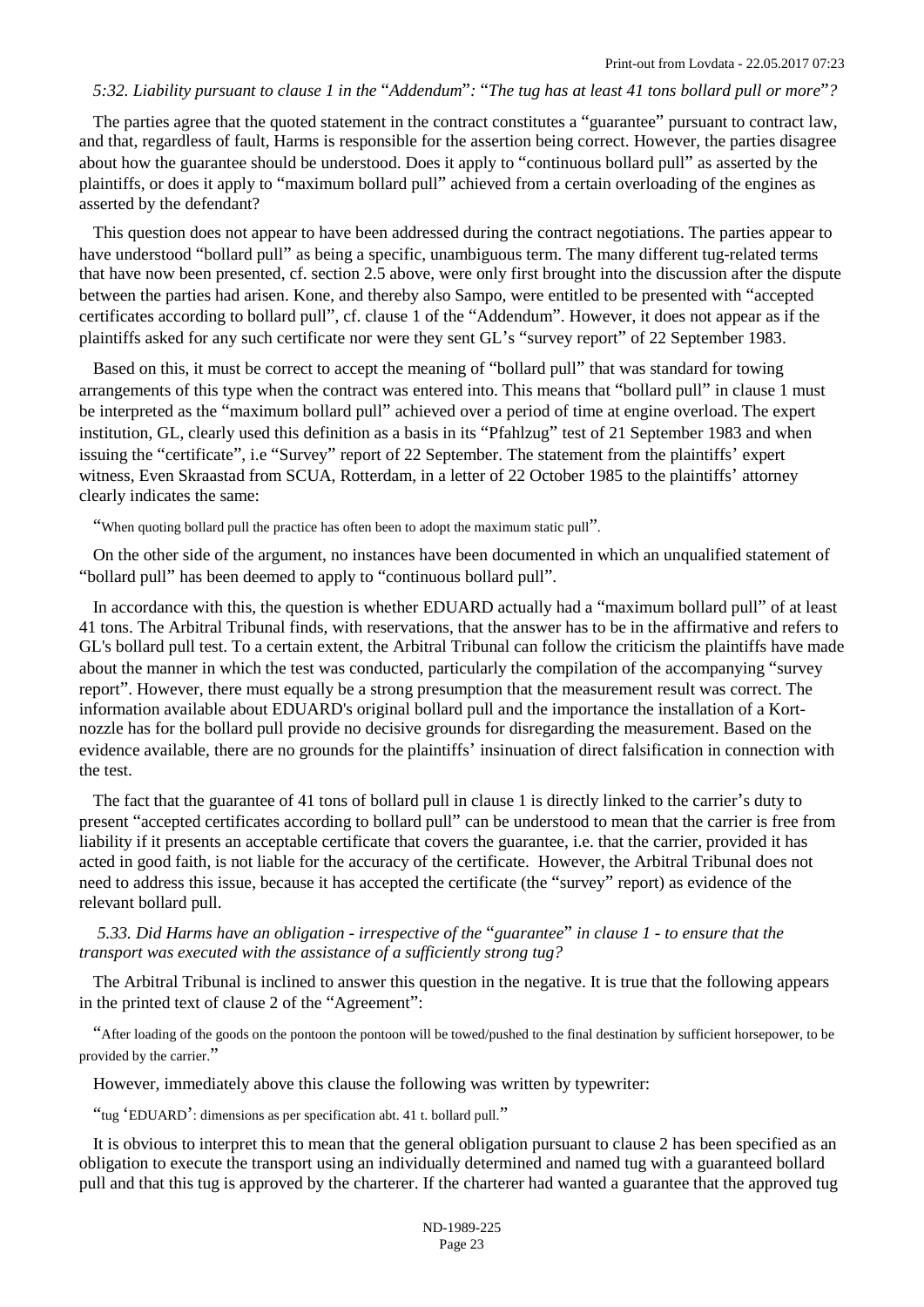was strong enough to adequately execute the tug, possibly combined with a duty for Harms to, if necessary, replace EDUARD with a stronger tug, this must have been stated in the agreement.

The negotiations prior to the conclusion of the agreement support this understanding of the agreement. Kone initially proposed (telex of 29 April 1983) executing the transport with a tug (AXEL) that had a bollard pull of 27 tons. This was rejected by Kone, who wanted a stronger tug. Harms then offered (telex of 28 August) "transport with a more powerfull tug of 41 to. bollard pull" (EDUARD), in return for an increase of DEM 110,000 on the previously quoted freight price. Kone did not accept this offer immediately. In the reply on the 19th of the same month, certain information was first provided about the cranes' "wind area", with calculations of the force a wind speed of 25m/sec would create. Kone then added that:

"this gives us that to keep the tow in a wind of 20-25 m/sec. 35-40 tons bollard pull. ...

we hope insurance company accept 41 tons. We are controlling it."

This means that, based on its own assessments, Kone was willing to accept 41 tons, but the proviso for this was approval from the insurer that was to insure the cranes during the transport. Such approval must have subsequent been given since at the meeting on 5 September the parties agreed to terms that presupposed the use of EDUARD.

Sampo does not appear to have set any special requirements for the tug that was to be used. In the insurance policy dated 23 January 1984 it states rather briefly that the cranes etc. shall be "Sent by Tug 'EDVARD'/pontoon 'GIANT XIV'". Kone did not send Sampo GL's "Conveyance Certificate" of 19 January until the 30th of that month. Among other things, the certificate sets the following proviso:

"THAT ...: 2) Conveyance is effected in tow of a sufficiently strong tug".

 It has not been reported that Sampo or Kone attempted to have the provisions in this Conveyance Certificate accepted as part of the agreement between Kone and Harms. Sampo also did nothing to ensure that proviso no. 2 was complied with. GL was not requested to provide any declaration that EDUARD was "sufficiently strong". It is correct that such a certificate, "Seaworthiness Certificate (Fitness to be Towed)", was issued by GL on 10 February, but this was at Harms' request and out of consideration to the freight insurance that Harms was to take out. Kone does not even appear to have known about this certificate until the accident occurred.

The Arbitral Tribunal does not need to take a definitive position regarding the question of whether Harms had an independent duty to ensure that there was a sufficiently strong tug. Based on what is asserted under 5.22 to 5.24 above, potential dereliction of duty on this point could only result in liability if the dereliction of duty can be characterised as a deliberate or grossly negligent act or omission on the part of Harms' management.

When one considers that Kone itself calculated the necessary bollard pull at 35-40 tons and that GL had confirmed, in its "Seathworthiness Certificate" of 10 February 1984 that EDUARD was "sufficiently strong for the intended voyage", Harms would have had to assume that the necessary assurance was in place. In any case, the fact that Harms did not have a sufficiently critical approach to what was presumed to be an expert classification society cannot be characterised as gross negligence. Harms was not aware that the calculations that formed the basis for GL's certificate were based on an incorrect understanding of the bollard pull tests that another division of GL had carried out.

All of those involved must have been clear that the safety of a tow can be improved by increasing the installed bollard pull. However, the issue also has a cost aspect. As mentioned, when the originally proposed tug, AXEL, with 28 tons of bollard pull, was replaced with EDUARD, Harms' original price increased from DEM 1,300,000 to DEM 1,410,000. A requirement for an even stronger tug would obviously have resulted in a further increase in the tow price. Like anywhere else, there must be a trade-off between cost and safety requirements. The tow experts who provided statements during the main hearing appeared to agree that a towage convoy does not need to be equipped with such strong bollard pull that it could be moved forward through the water even under extreme weather conditions. Within certain limits, drifting is a normal and harmless occurrence. After an objective ex post consideration, what is stated here cannot of course entail that it can be said to have been correct to accept EDUARD's bollard pull in this instance. However, it provides an important basis on which to assess whether Harms should have questioned Kone and GL's assessment of the necessary bollard pull.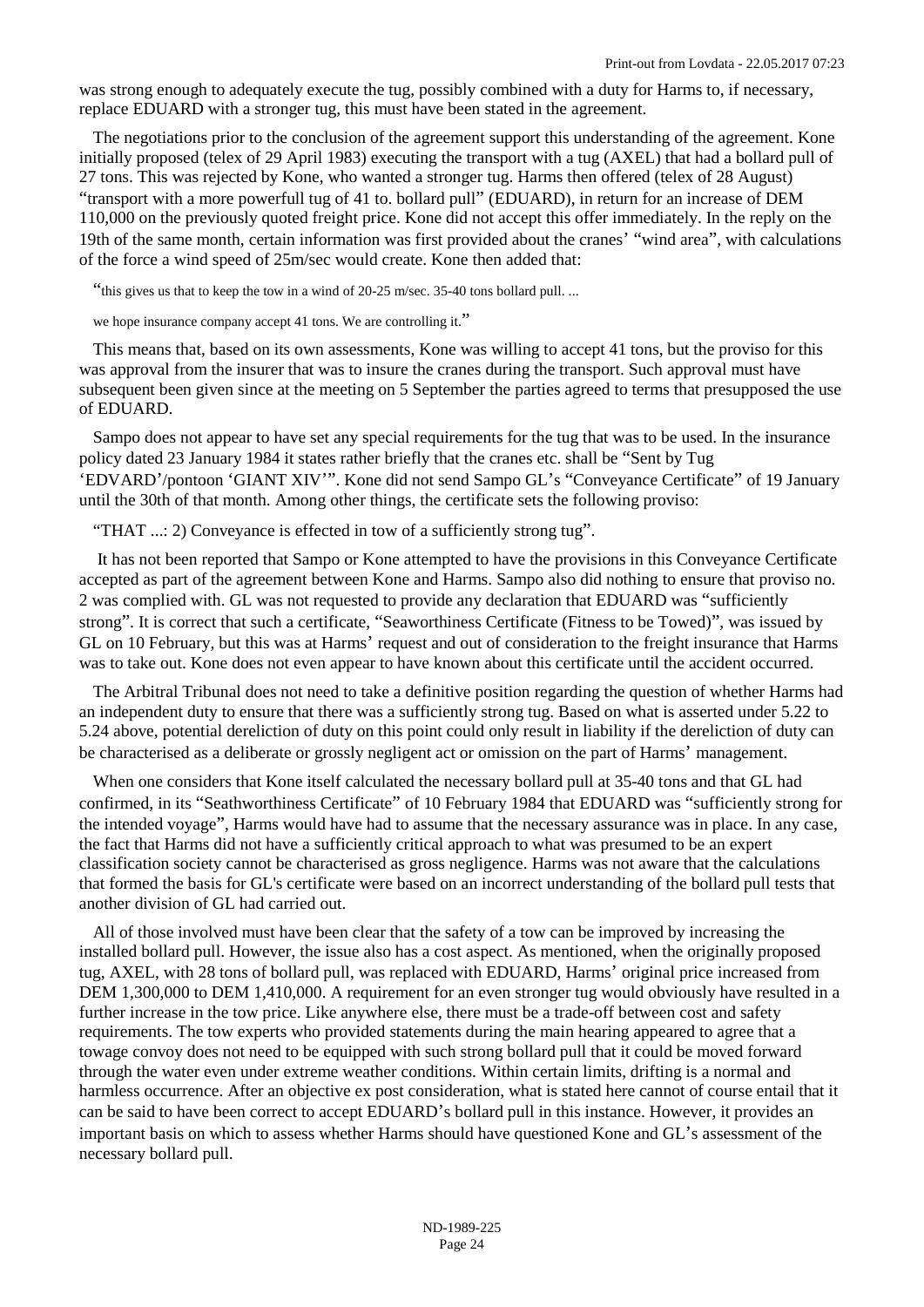## *5.4. The tow winch*

The Arbitral Tribunal can largely agree with the criticism the plaintiff has directed against Harms and Johannsen when concerning EDUARD's tow winch. It is surprising that the inspection in Vlissingen on 14-16 February 1984 failed to establish the cause of the port side tow line having unwound and been lost on 11 February. Bronisch and Fehling should have notified GL of the inspection. Even though, as a classification institution, GL was not responsible for inspecting the tow line, the company was so heavily involved in the towing operation through the issuing of the certificates of 19 January and 10 February 1984 that it should have been given the opportunity to re-evaluate its position regarding EDUARD's "fitness to tow".

The information that is available indicates that the drum brakes were not strong enough. By installing a Kortnozzle, the bollard pull was increased from 28 to 41 tons, i.e. by almost 50%, without the drum brakes being strengthened. Inadequate braking power could also explain the uncontrolled deployment on 11 February, however, the fact that this occurred under comparatively calm weather conditions and apparently without damage to the brake bands makes this somewhat doubtful. Finally, the fact that Captain Fock chose to continue the voyage with the drum gear engaged indicates that he did not trust the brakes.

Therefore, the question is whether Harms and Johannsen's (Bronisch and Fehling's) actions can, in this context, be said to have been grossly negligent. The Arbitral Tribunal finds, with reservations, that the question has to be answered in the negative.

In their statements to the Arbitral Tribunal, Bronisch and Fehling stated that the question of whether to engage or disconnect the drum gear was something that was decided by the tug's shipmaster and was therefore not something they involved themselves with. However, they must have been fully aware that the uncontrolled deployment of the tow line could be prevented by engaging the gear and that there would therefore be no risk of EDUARD losing its tow even if the brakes on the tow drums were of the weaker variety. That they refrained from summoning GL on this basis can hardly be characterised as gross negligence.

In any case, liability on this basis must be disregarded because there no necessary causal link exists between Bronisch and Fehling's actions and the subsequent accident.

To begin with, there is no reason to believe that a surveyor from GL who had been summoned would have stopped the towage convoy and demanded that EDUARD be replaced by another tug. This type of intervention would have resulted in a significant delay in the transport and therefore have been contrary to Kone's interests. Considering the recommendation GL had already made for the towing enterprise, it is most likely that the surveyor would have allowed the tow to continue, trusting that the tow line could be secured by applying the brakes plus engaging the gear.

The fact that the gear was engaged during the voyage from Vlissingen can also not be said to have caused the accident. The accident occurred in such a way that it would have been impossible to detach the tow line in time, even if the drum brakes could be trusted and the tow had therefore sailed without the gear being engaged. During the extreme weather and with a significant heel, it would not have been possible in the very small amount of time available for any of the crew to go out onto the aft deck and release the drum brakes before EDUARD was dragged down by the tow.

## *5.5.* "*Quick release*"

The only thing that could have saved EDUARD in the situation that arose at 02:10 on 2 February was a quick release device, i.e. a device remotely controlled from the bridge that enabled the immediate release of EDUARD from the tow line and the tow. If EDUARD had managed to free itself in this manner, it is probable that it would have managed to stay afloat and that Captain Fock would have immediately sent out an alarm that GIANT 14 was drifting. This would, in turn, have significantly increased the chances of salvaging the barge and the cranes.

Therefore, the question is whether it was a relevant defect that EDUARD was not equipped with quick release and whether this can be considered gross negligence on the part of Harms and/or Johannsen.

The first question raises a problem regarding the choice of law. Should the provision in clause 8 of the "Addendum" that "Norwegian law to apply", be accepted, including with regard to the chartered ship's general standard, i.e. the features, crew and equipment etc. that the charterer can require that the ship must have in lieu of a separate agreement? The answer must obviously be no. When an agreement is entered into and the charterer is aware of the ship's flag and class, it must - for purely practical reasons - be the system of rules in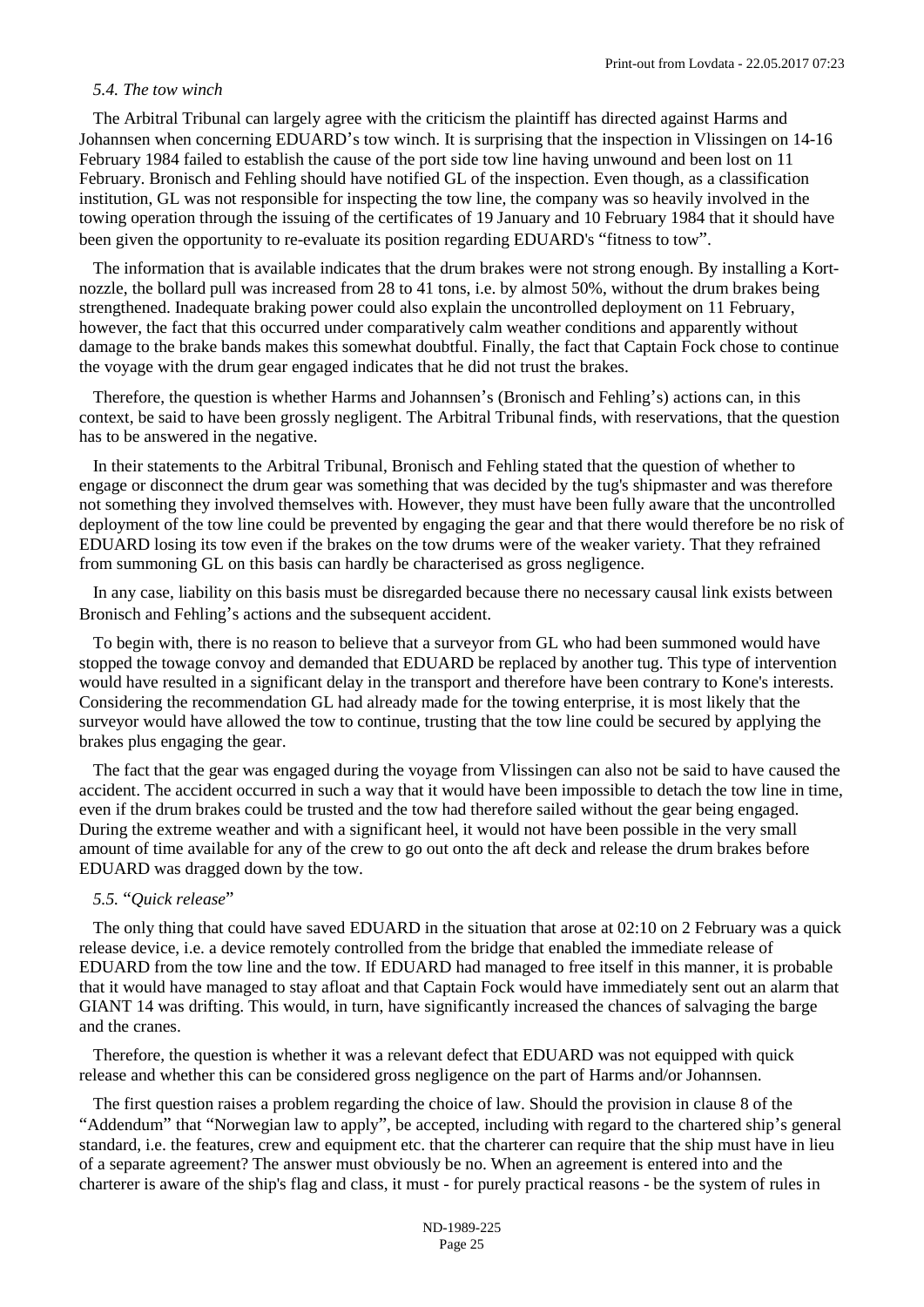the flag state and the classification society that is decisive. This is also a condition in clause 1 of the "Addendum" relating to "accepted certificates according to ...class" and clause 15 which states:

"Carrier to guarantee that the vessel's condition and certificates are in conformity with the rules and the laws in respective country ..."

In this instance, neither GL nor the German maritime authorities had rules that dictated that EDUARD should be equipped with quick release. This was not a consequence of the system of rules having lapsed or that the problem had been overlooked. The issue must have been assessed in 1977 when GL introduced the quick release requirement, but only for new tugs. Therefore, pursuant to the relevant background law, it is difficult to claim that it was a defect that EDUARD was not equipped with quick release. A requirement of this type could of course have been set by Kone during the contract negotiations. However, there is nothing that indicates that Kone or Sampo demonstrated any interest in this matter at that time.

In accordance with this, the question of whether Harms can be said to have acted with gross negligence in this context is not applicable.

## *5.6. The gog wire*

The information provided during the course of the arbitration case regarding EDUARD's gog wire arrangement has been somewhat confusing. In the pleadings that were exchanged it was assumed that the tow line was held in place using the wire that was connected to the gog winch and it was discussed whether the gog winch was strong enough, cf. among other things, section 9 of the plaintiffs' pleading of 29 April 1987 and sections 14 and 19 of the defendant's pleading of 29 March 1989. However, during the main hearing it was reported that the gog winch and gog wire had not been in use. To prevent the tow line from moving thwartships and over the stern, two strong and fixed slings had been attached to the line and to the deck on either side. The fact that the Seeamt Report states that "die Beistopper waren dichtgeholt" increases the confusion. The gog wire could be tightened, but not the two slings, which were fixed. On the other hand, Seeamt refers to "Beistopper" in the plural form, something which points towards the slings. Finally: Why were the gog winch and its motor given an extensive overhaul in Vlissingen when it was not the intention to use the winch for this voyage?

Despite this, the Arbitral Tribunal finds that it has to accept Mainka's statement about the use of "Beistopper" and the dimensions and location of these. However, the Tribunal is somewhat confused about Mainka's statement that when the accident occurred and after EDUARD had listed, he observed that the "beistopper" arrangement was intact.

On the other hand, there is no evidence that the system failed and that this was a contributory cause of the accident. The sequence of events referred to in section 5.1 above could still be possible without such a failure. In any case, there are no grounds for holding Harms liable for the accident, at least when concerning this particular issue.

## *5.7. The weather conditions*

In the view of the Arbitral Tribunal, neither Harms nor Johannsen can be criticised for the manner in which the weather report service was arranged. The storm on 20-21 February 1984 was sudden and was therefore reported at a rather late stage. However, considering the position of the towage convoy at that time, it would not have been possible, with even an earlier warning, to move the tow into safe waters in time.

It was and always had to be EDUARD's shipmaster who assessed the impact of the weather conditions on the execution of the tow. Possible miscalculations in connection with this could not have resulted in liability on the part of Harms. This is stipulated in Section 118, subsection 2a of the [Norwegian Maritime Code](http://www.lovdata.no/pro#reference/lov/1893-07-20-1/�118) relating to nautical errors. Harms and Johannsen could not use their judgement in relation to the ship's captain in an attempt to navigate the tow from land. In addition, when it had first entered the open sea, the towage convoy was advised to attempt to continue, regardless of the weather conditions. The fact that the prospects of this succeeding would have been better if the tug had had greater bollard pull is another matter and the issues of liability this gives rise to are discussed under 5.3 above.

#### *5.8. The emergency tow line on GIANT 14*

No evidence has been presented that the emergency tow line system for GIANT 14 was defective or unsuitable. The fact that it had become tangled when PACIFIC made its salvage attempt on the morning of 22